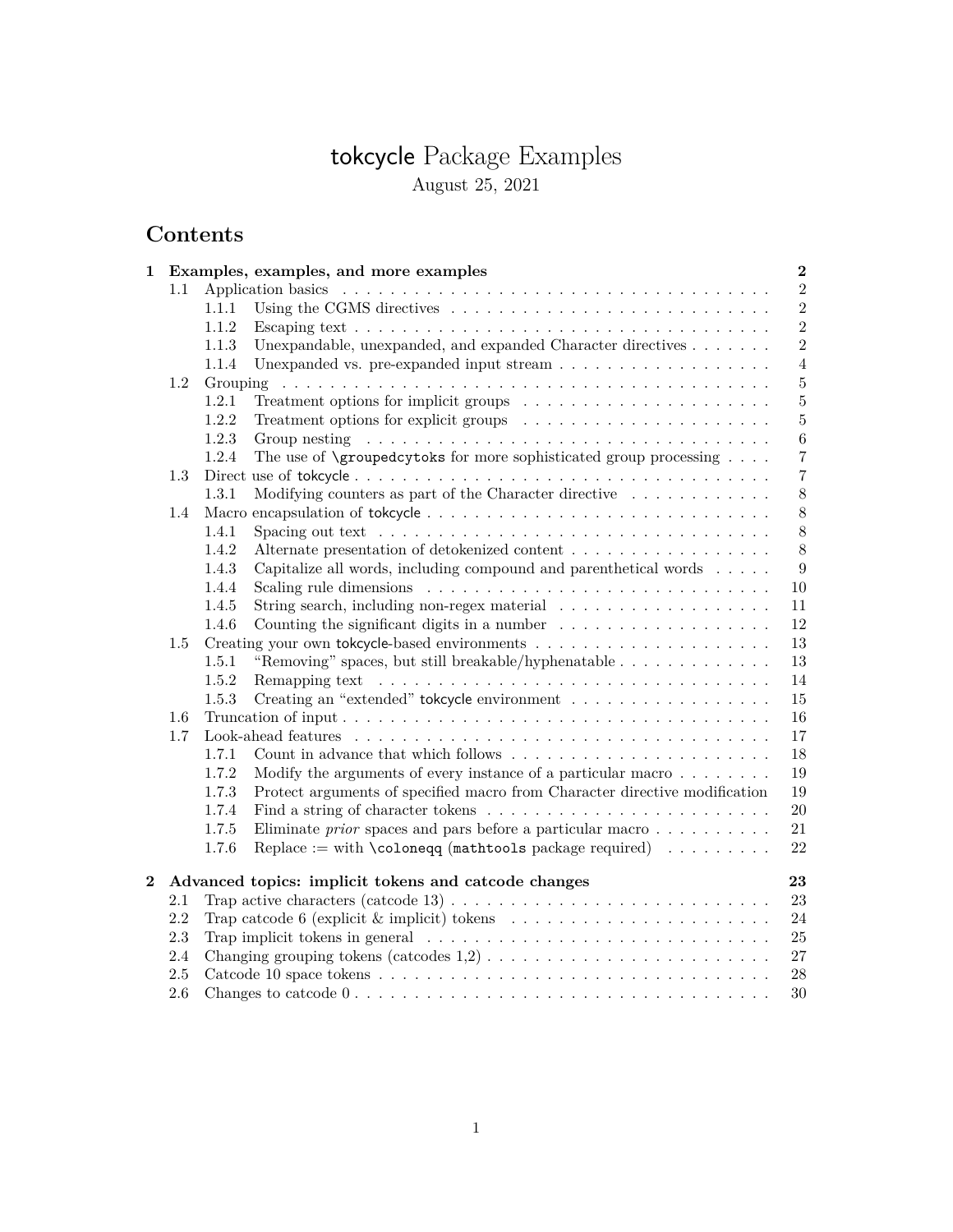# **1 Examples, examples, and more examples**

Often, the best way to learn a new tool is to see examples of it being used. Here, a number of examples are gathered that span the spectrum of tokcycle usage.

# **1.1 Application basics**

#### **1.1.1 Using the CGMS directives**

Apply different directives to Characters (under-dot), Groups (visible braces), Macros (boxed, detokenized), and Spaces (visible space).



#### **1.1.2 Escaping text**

Text between two successive escape characters is bypassed by tokcycle and instead echoed to the output token list (\cytoks). The default escape character is |. One can change the tokencycle escape character by way of the \settcEscapechar macro. Below, the character codes are incremented by one; however, the arguments of \rule are protected against that.



#### **1.1.3 Unexpandable, unexpanded, and expanded Character directives**

This section concerns the issue of whether the characters of the input stream are transformed before or after being placed in the output token list (\cytoks).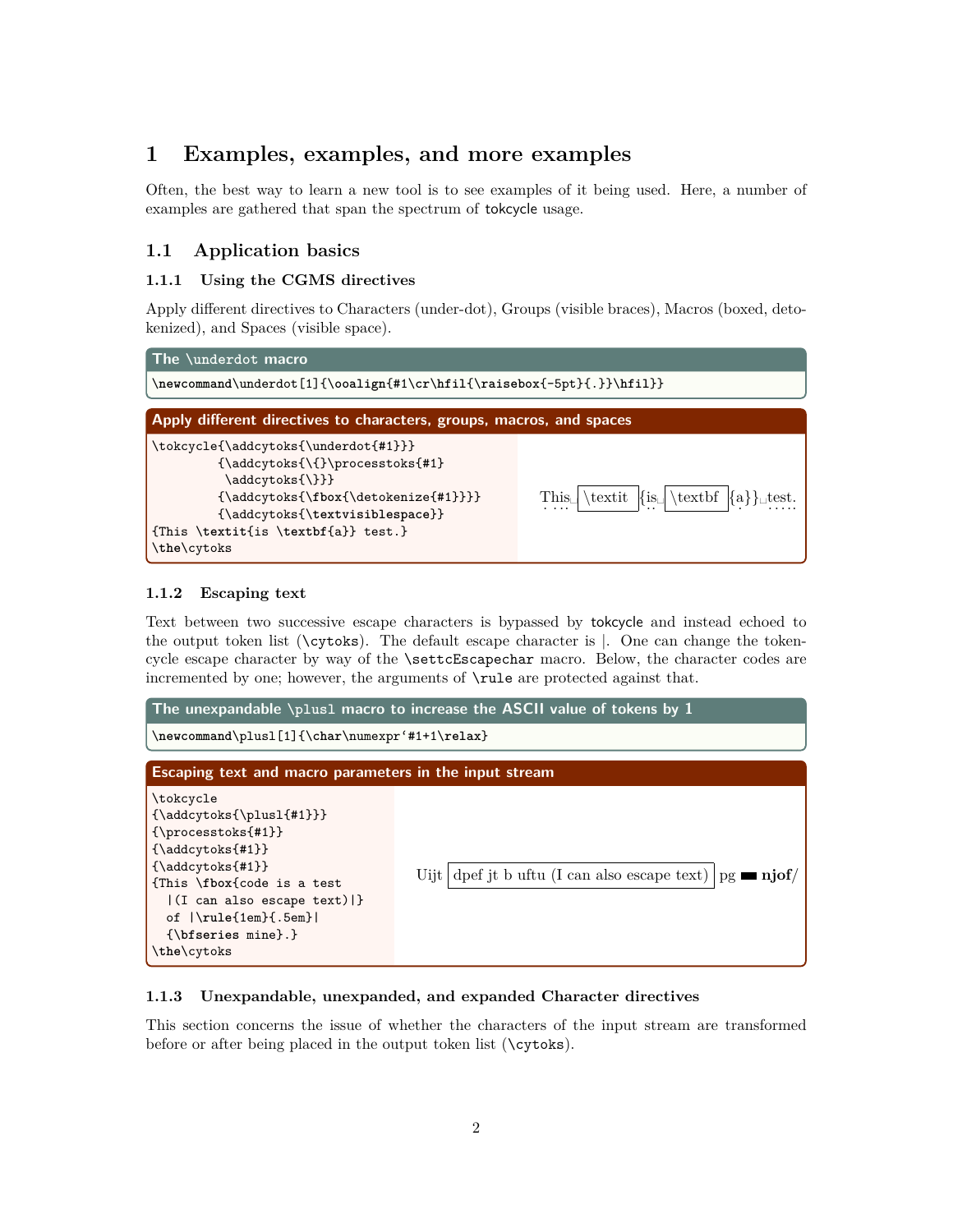Transform characters (+1 ASCII) via unexpandable macro:

| Unexpandable Character directive                                                                                                                                                       |                                            |  |
|----------------------------------------------------------------------------------------------------------------------------------------------------------------------------------------|--------------------------------------------|--|
| \tokcycle<br>$\{\adcyts\{\plus1\{#1\}\}\}$<br>$\{\preccurlyeq\$<br>$\{\hat{\mathcal{L}}\}$<br>$\{\hat{z}(\hat{z})\}$<br>This \textit{code \textup{is} a test} of mine.}<br>\the\cytoks | Uijt <i>dpef</i> jt <i>b uftu</i> pg njof/ |  |

\cytoks *alt*detokenization:

 $\Delta_{\phi}\$ \plusl{s}} \plusl{a} \plusl{t}\plusl{e}\plusl{s}\plusl{t}} \plusl{o}\plusl{f} \plusl{m}\plusl{i}  $\label{lem:main} $$\plus l_{n}\plus l_{e}\right\le1{.}$ 

Note how the above detokenization shows the actual transformation instructions involving \plusl. This is done because \plusl is not expandable.

Capitalize vowels (but don't expand the character directive)

| The expandable\vowelcap macro                                            |                              |  |
|--------------------------------------------------------------------------|------------------------------|--|
| $\newcommand{\v0}{newcommand{\v0}{\calW}}$ and $\newcommand{\v0}{\calW}$ |                              |  |
| \ifx a#1A\else                                                           |                              |  |
| \ifx e#1E\else                                                           |                              |  |
| \ifx i#1I\else                                                           |                              |  |
| \ifx o#10\else                                                           |                              |  |
| \ifx u#1U\else                                                           |                              |  |
| #1\fi\fi\fi\fi\fi                                                        |                              |  |
| }                                                                        |                              |  |
|                                                                          |                              |  |
| <b>Not expanded Character directive</b>                                  |                              |  |
| \tokcycle                                                                |                              |  |
| ${\addcytoks{\vowelcap{#1}}\}$                                           |                              |  |
| ${\preccurlyeq}$                                                         |                              |  |
| ${\addcytoks{#1}}$                                                       | This cOdE is A tEst Of minE. |  |
| ${\addcytoks{#1}}.{\%}$                                                  |                              |  |
| This \textit{code \textup{is} a test} of mine.}                          |                              |  |
| \the\cytoks                                                              |                              |  |

\cytoks *alt*detokenization:

\vowelcap{T}\vowelcap{h}\vowelcap{i}\vowelcap{s} \textit{\vowelcap{c}\vowelcap{o}\vowelcap{d}} \vowelcap{e} \textup{\vowelcap{i}\vowelcap{s}} \vowelcap{a} \vowelcap{t}\vowelcap{e}\vowelcap{s} \vowelcap{t}} \vowelcap{o}\vowelcap{f} \vowelcap{m}\vowelcap{i}\vowelcap{n}\vowelcap{e}\vowelcap{.}

The above detokenization also shows the transformation macro, \vowelcap, as part of \cytoks. But because \vowelcap is expandable, we did not need to leave it at this stage, as the next example shows.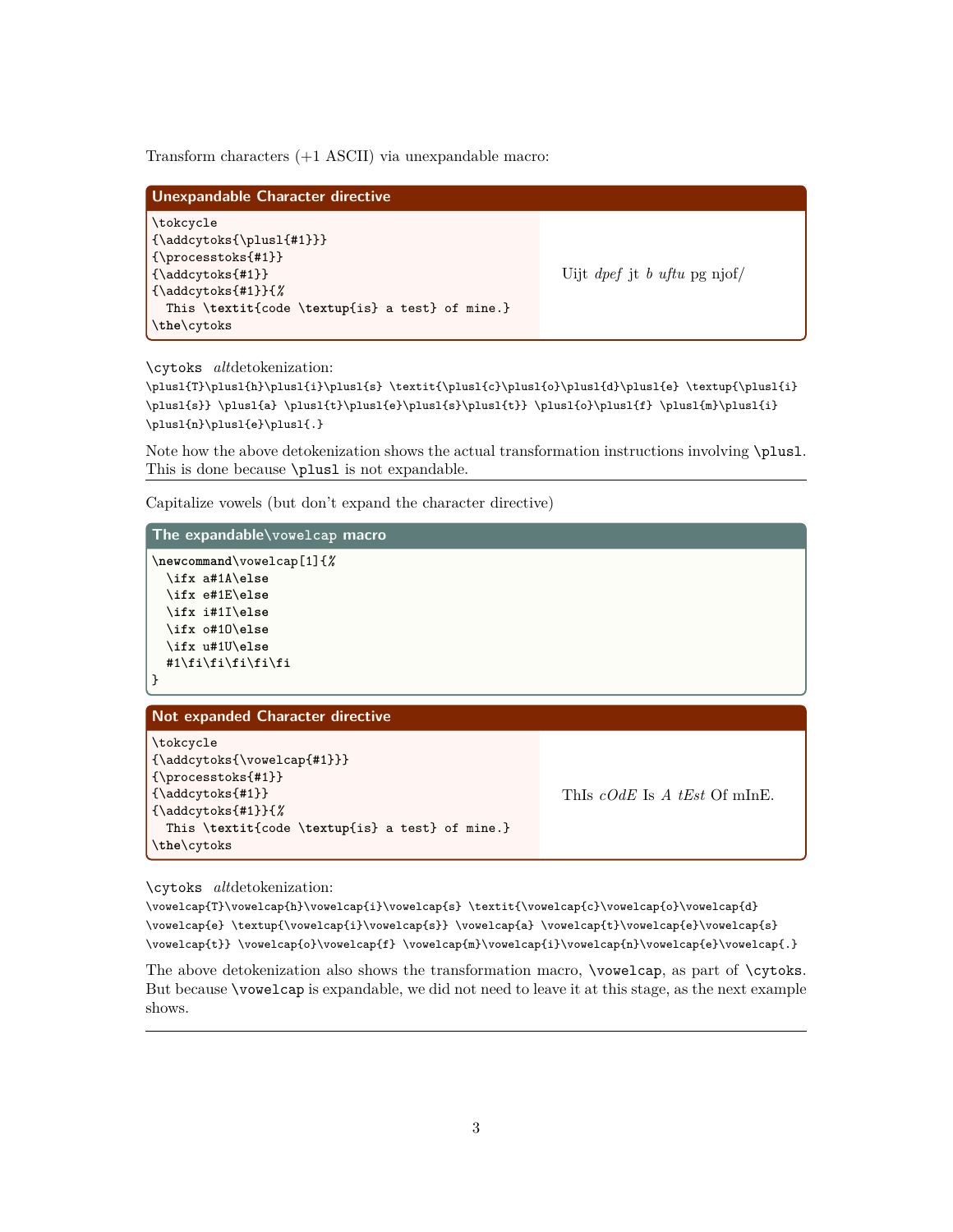Capitalize vowels (expanding the character directive)

By using the [x] option of \addcytoks, the \vowelcap is fully expanded prior to being placed in the \cytoks token list.

| <b>Expanded Character directive</b>                                                                                                                                                                                           |                              |  |
|-------------------------------------------------------------------------------------------------------------------------------------------------------------------------------------------------------------------------------|------------------------------|--|
| \tokcycle<br>$\{\hat{\mathcal{X}}(\overline{\mathcal{H}})\}\$<br>$\{\preccurlyeq\$<br>$\{\hat{\texttt{x}}, \hat{\texttt{f}}\}\$<br>$\{\hat{\mathcal{L}}\}\$<br>This \textit{code \textup{is} a test} of mine.}<br>\the\cytoks | This cOdE is A tEst Of minE. |  |

\cytoks *alt*detokenization: ThIs \textit{cOdE \textup{Is} A tEst} Of mInE.

Here, we see no vestiges of **\vowelcap** in **\cytoks**, but only the transformed result.

#### **1.1.4 Unexpanded vs. pre-expanded input stream**

#### **Normal token cycle (input stream not pre-expanded)** \tokcycle {\addcytoks[x]{\vowelcap{#1}}} {\processtoks{#1}} {\addcytoks{#1}} {\addcytoks{#1}}*%* {This \**fbox**{code is a test \**today**} of {\**bfseries** mine}.} \**the**\cytoks ThIs  $| \text{COdE}$  Is A tEst August 25, 2021 Of mInE.

\cytoks *alt*detokenization:

ThIs \fbox{cOdE Is A tEst \today} Of {\bfseries mInE}.

In the above case, vowel-capping is not applied to the date, because \today remains unexpanded in the \cytoks token list.

Note that, when pre-expanding the input stream, one must \noexpand the macros that are *not* to be pre-expanded.

| Pre-\expanded token cycle input stream                                                                                                |  |                                                           |
|---------------------------------------------------------------------------------------------------------------------------------------|--|-----------------------------------------------------------|
| \expandedtokcyclexpress<br>{This \noexpand\fbox{code<br>is a test \today} of<br>$\{ \noexpand \bf \b{series mine}. \}$<br>\the\cytoks |  | This $  \text{cOdE}$ is A tEst AUgUst 25, 2021   Of mInE. |

\cytoks *alt*detokenization:

ThIs \fbox{cOdE Is A tEst AUgUst 25, 2021} Of {\bfseries mInE}.

Here, we see the date subjected to vowel-capping, because the tokcycle input was expanded prior to the token cycle. Thus \today no longer appears *explicitly* in the \cytoks token list. Its preexpansion into character tokens is now subject to the \vowelcap.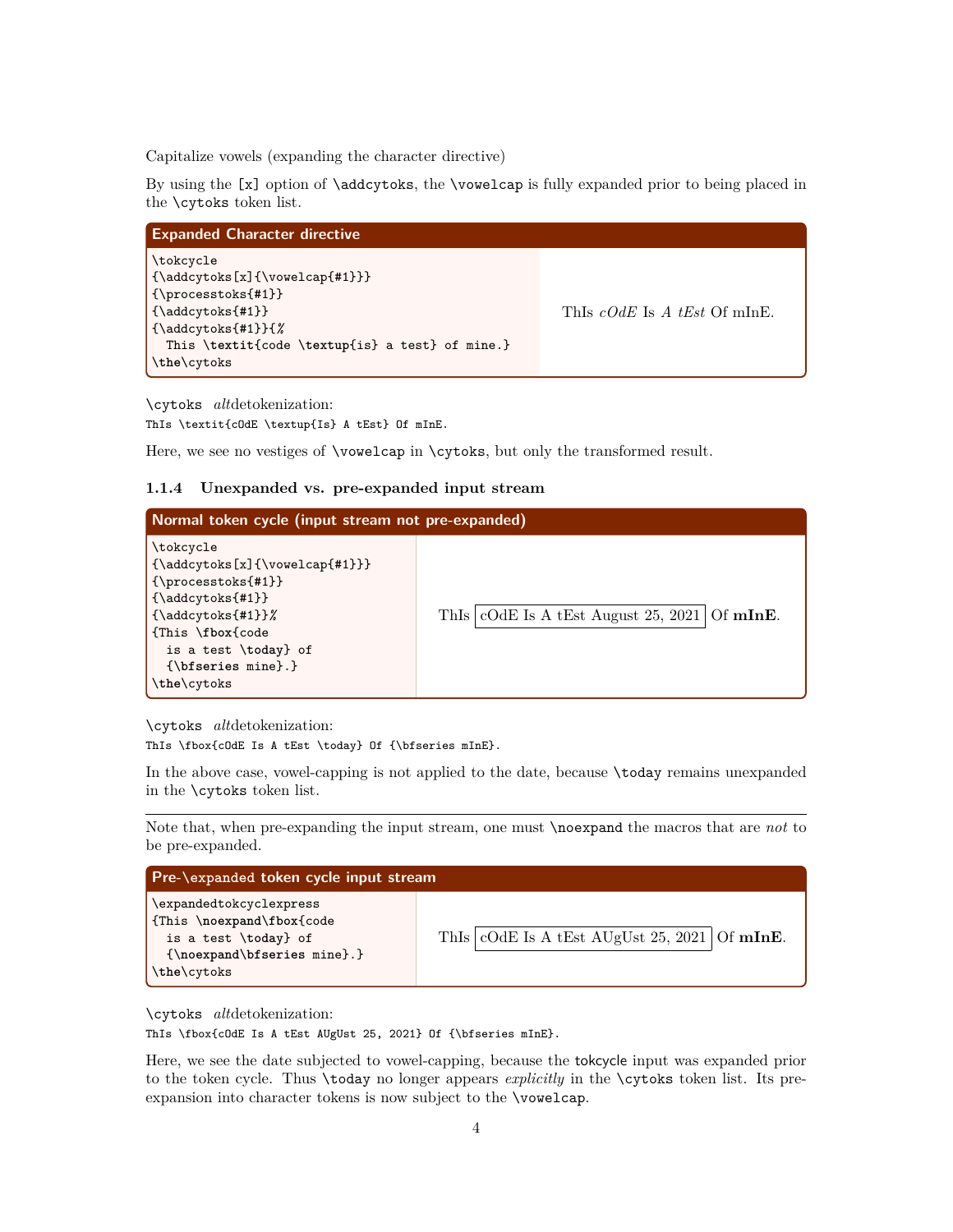# **1.2 Grouping**

Differentiating explicit groups, e.g.,  $\{\ldots\}$ , from implicit groups, e.g. \bgroup...\egroup, is done automatically by tokcycle. The user has options on how tokcycle should treat these tokens. The desired options are to be set prior to the tokcycle invocation.

### **1.2.1 Treatment options for implicit groups**

The macro \stripimplicitgroupingcase can take three possible integer arguments: 0 (default) to automatically place unaltered implicit group tokens in the \cytoks output; 1 to strip implicit group tokens from the output; or  $-1$  to instead pass the implicit group tokens to the Character directive (as implicit tokens) for separate processing (typically, when detokenization is desired).

| Using \stripimplicitgroupingcase to affect treatment of implicit grouping tokens                                                                                                                                                                                   |                                                                                                                                                             |  |
|--------------------------------------------------------------------------------------------------------------------------------------------------------------------------------------------------------------------------------------------------------------------|-------------------------------------------------------------------------------------------------------------------------------------------------------------|--|
| \resettokcycle<br>\Characterdirective{\addcytoks[x]{%<br>$\forall$ vowelcap $\{ \# 1 \}$ }<br>\def\z{Announcement:<br>{\bfseries\bgroup\itshape<br>Today \egroup it is} \today,<br>a Wednesday}<br>\expandafter\tokencyclexpress\z<br>\endtokencyclexpress\medskip | AnnOUncEmEnt: $\text{TO}dAy$ It Is August 25, 2021,<br>A WEdnEsdAy<br>AnnOUncEmEnt: {\bfseries \bgroup \itshape<br>TOdAy \egroup It Is} \today, A WEdnEsdAy |  |
| \detokenize\expandafter{\the\cytoks}<br>\bigskip                                                                                                                                                                                                                   | AnnOUncEmEnt: <b>TOdAy It Is</b> August 25, 2021,<br>A WEdnEsdAy                                                                                            |  |
| \stripimplicitgroupingcase{1}<br>\expandafter\tokencyclexpress\z<br>\endtokencyclexpress\medskip                                                                                                                                                                   | AnnOUncEmEnt: {\bfseries \itshape TOdAy It<br>$Is\ \cdot A \text{WEdnEsddy}$                                                                                |  |
| \detokenize\expandafter{\the\cytoks}                                                                                                                                                                                                                               |                                                                                                                                                             |  |

# **1.2.2 Treatment options for explicit groups**

For explicit group tokens, e.g.,  $\{\}$ , there are only two options to be had. These are embodied in the if-condition \ifstripgrouping (default \stripgroupingfalse). Regardless of which condition is set, the tokens within the explicit group are still passed to the Group directive for processing.

Permutations of the following code are used in the subsequent examples. Group stripping, brought about by \stripgroupingtrue, involves removing the grouping braces from around the group. The choice of \processtoks vs. \addcytoks affects whether the tokens inside the group are recommitted to tokcycle for processing, or are merely sent to the \cytoks token list in their original unprocessed form.

Note that, in these examples, underdots and visible spaces will only appear on characters and spaces that have been directed to the Character and Space directives, respectively. Without \processtoks, that will not occur to tokens *inside* of groups.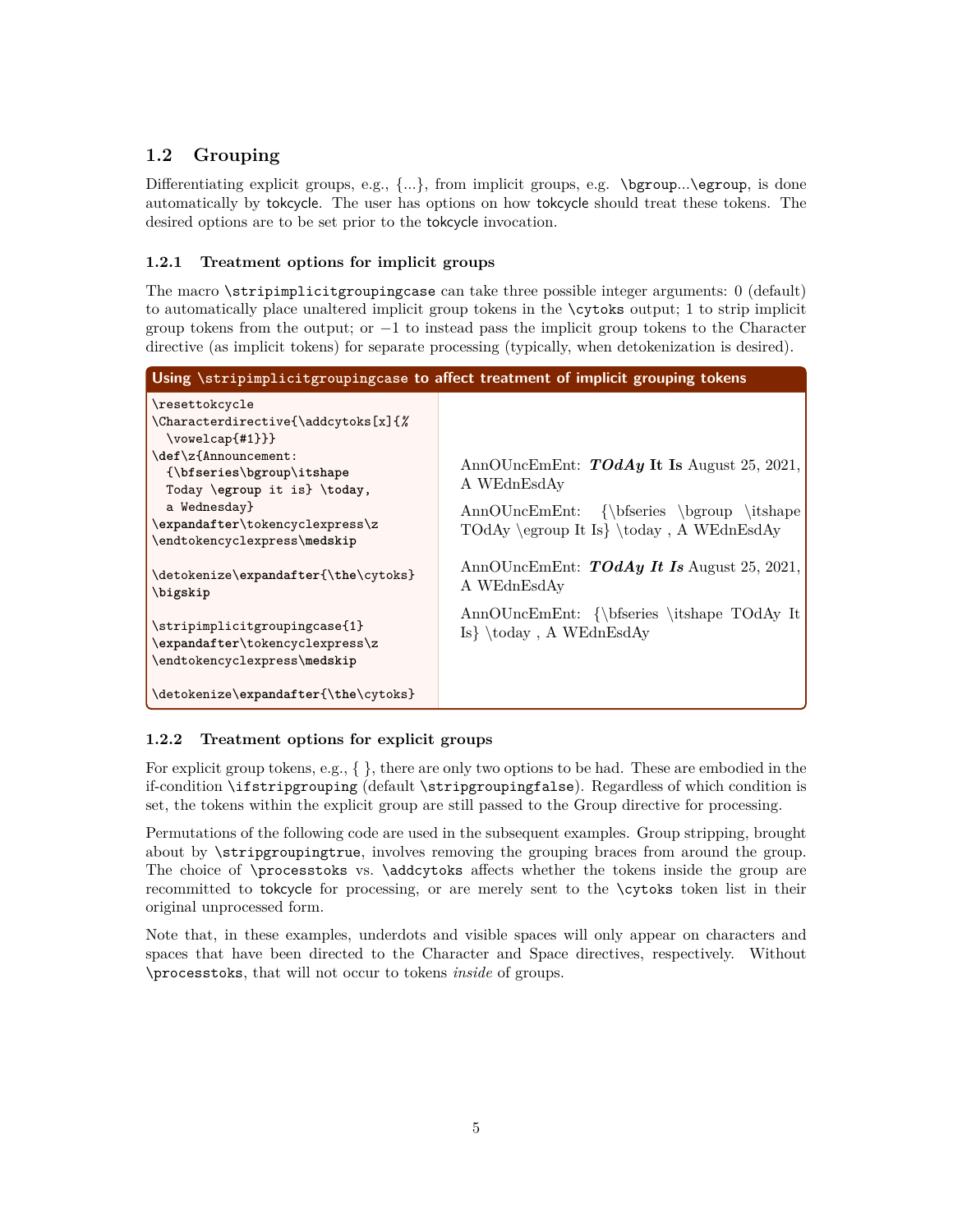

Note that the content of groups can be altogether eliminated if *neither* \processtoks{#1} nor \addcytoks{#1} are used in the Group directive.

# **1.2.3 Group nesting**

| The $\lvert$ reducecolor and $\lvert$ restorecolor macros                                                                                                                                                                                              |                                                        |  |
|--------------------------------------------------------------------------------------------------------------------------------------------------------------------------------------------------------------------------------------------------------|--------------------------------------------------------|--|
| \newcounter{colorindex}<br>\newcommand\restorecolor{\setcounter{colorindex}{100}}<br>\newcommand\reducecolor[1]{%<br>\color{red!\thecolorindex!cyan}%<br>\addtocounter{colorindex}{-#1}%<br>\ifnum\thecolorindex<1\relax\setcounter{colorindex}{1}\fi} |                                                        |  |
| Group nesting is no impediment to tokcycle                                                                                                                                                                                                             |                                                        |  |
| \restorecolor<br>\tokcycle<br>$\{\addcytoks\((#1)\}\$<br>${\addcytoks{\reducecolor{blue}{11}}\}$<br>\addcytoks{[}\processtoks{#1}%<br>\addcytoks{]}}<br>${\adcytoks{#1}}$<br>$\{$ } $\{$ $\%$<br>${1}{3}{6}{7}{1}{9}{1}{1}{10}$<br>\the\cytoks         | $[(1)][(3)][(5)][(7)][(9)[(1)][0]](8)][(6)][(4)]](2)]$ |  |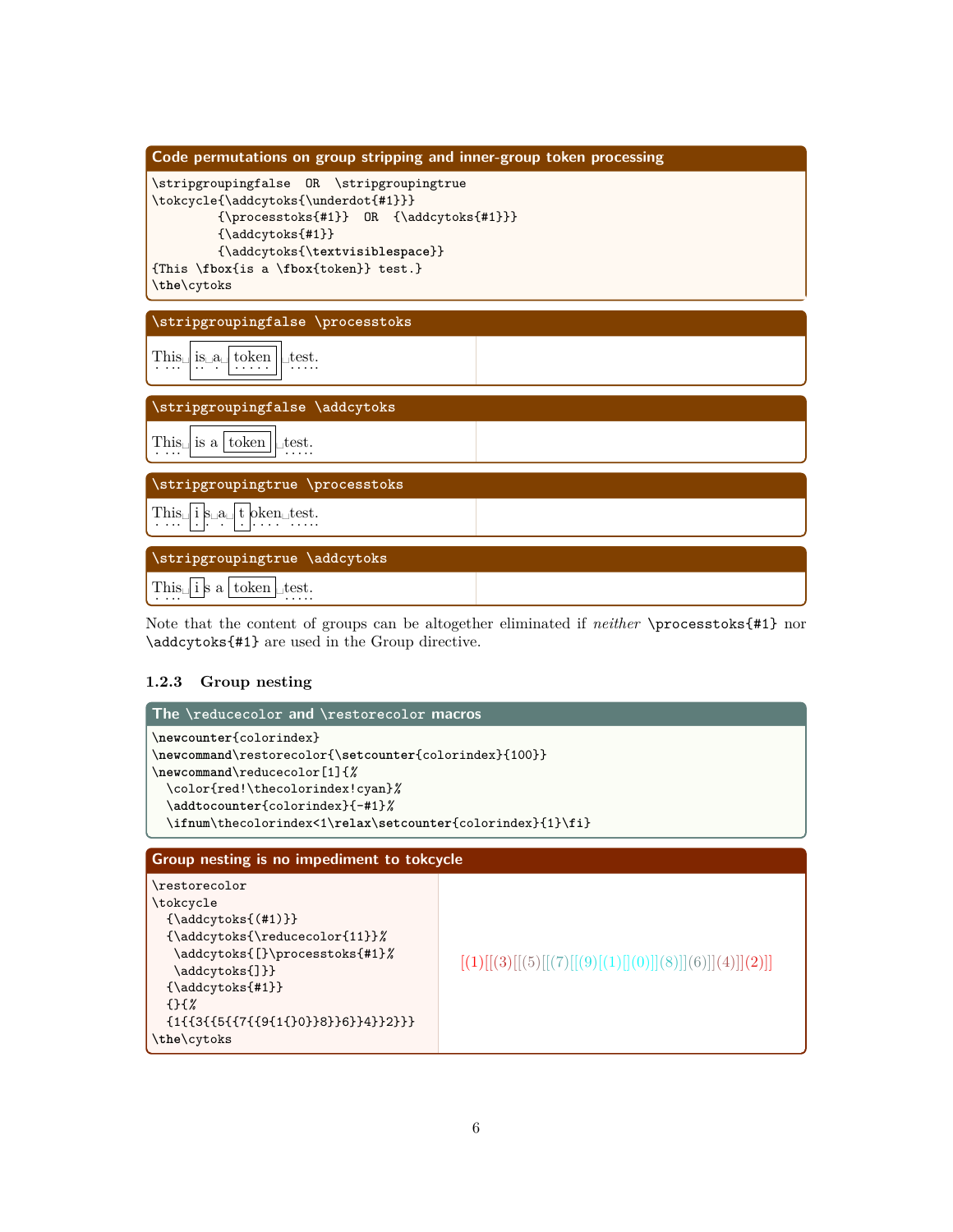Note, above, that tokcycle does not rely on an argument-based nesting algorithm that would otherwise be limited to 9 embedded groups.

#### **1.2.4 The use of \groupedcytoks for more sophisticated group processing**

By default, tokcycle processes groups such that whatever additions to the \cytoks token list you accomplish in the Group directive will be encased in an explicit grouped scope. This is the token-cycle behavior with the default \stripgroupingfalse declaration. However, for more sophisticated tasks associated with the processing of group content, one may override the default (by way of \stripgroupingtrue) and manually dictate the groupings associated with the Group directive, with the use of  $\qquad$   $\gamma$ .

In the following example, tasks A and D are performed *outside* of the explicit grouping otherwise introduced with \groupedcytoks, whereas tasks B and C fall inside of that explicit group. The fact that, in the output, d is not italic confirms the fact that task D occurs after the conclusion of the explicit \cytoks group that encompasses the italic 'bxc'. The fact that none of a, b, c, nor d are encased in an \fbox indicates that they were not processed through the Character directive, but arose from direct additions to \cytoks, by way of their tasks.



The final disposition of the \cytoks token list shows the effects of \stripgroupingtrue and \groupedcytoks more explicitly:

\cytoks *alt*detokenization: \fbox{x}\textbf\bgroup\LARGE a{\itshape b\fbox{x}c}d\egroup\fbox{x}

Without \stripgroupingtrue, all tasks, A,B,C, and D, would have been contained within the explicit {...} group.

### **1.3 Direct use of tokcycle**

The tokcycle macros and pseudo-environments (in regular or xpress form) may be invoked directly from the document, without being first encapsulated within a separate macro or environment.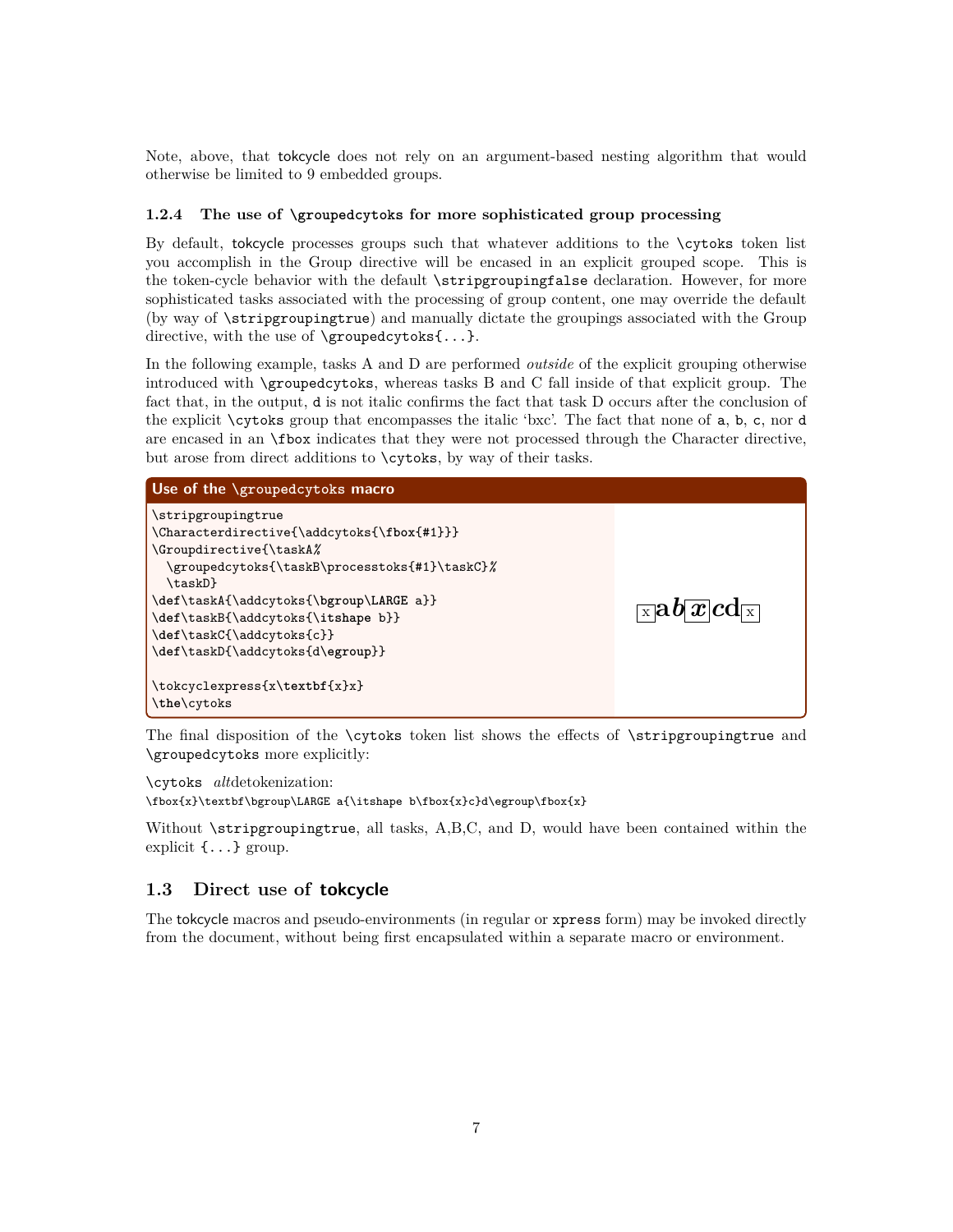#### **1.3.1 Modifying counters as part of the Character directive**

| Using a period token (.) to reset a changing color every sentence                                                                                                                                                                                                                                                 |                                                                                                                                                                                         |  |
|-------------------------------------------------------------------------------------------------------------------------------------------------------------------------------------------------------------------------------------------------------------------------------------------------------------------|-----------------------------------------------------------------------------------------------------------------------------------------------------------------------------------------|--|
| \restorecolor<br>\tokencycle<br>{\addcytoks{\bgroup\reducecolor{3}#1\egroup}%<br>\ifx.#1\addcytoks{\restorecolor}\fi}<br>$\{ \text{processtoks}_{\#1} \}$<br>${\addcytoks{#1}}$<br>${\addcytoks{#1}}$<br>This right \textit{here is a sentence in italic}.<br>And \textbf{here we have another sentence in bold}. | This right <i>here</i> is a sentence<br><i>in italic.</i> And <b>here</b> we have<br>another sentence in bold.<br>NOW IN A NEW PARAGRAPH, THE<br>SENTENCE IS LONG. Now, it is<br>short. |  |
| {\scshape Now in a new paragraph, the sentence<br>is long.} Now, it is short.<br>\endtokencycle                                                                                                                                                                                                                   |                                                                                                                                                                                         |  |

#### **1.4 Macro encapsulation of tokcycle**

#### **1.4.1 Spacing out text**

#### **The \spaceouttext macro**

```
\newcommand\spaceouttext[2]{%
 \tokcycle
   {\addcytoks{##1\nobreak\hspace{#1}}}%
   {\processtoks{##1}}
   {\addcytoks{##1}}%
    {\addcytoks{##1\hspace{#1}}}
    {#2}%
 \the\cytoks\unskip}
```
#### **\spaceouttext demo**

```
\spaceouttext{3pt plus 3pt}{This
 \textit{text \textbf{is}
 very} spaced out}. Back
 to regular text.
\spaceouttext{1.5pt}{This
 \textit{text \textbf{is}
 somewhat} spaced out}.
 Back to regular text.
                                          T h i s t e x t i s v e r y s p a c e d o u t.
                                          Back to regular text.
                                          This text is somewhat spaced out. Back
                                          to regular text.
```
Note that embedded macros such as \textit and \textbf do not adversely affect the capability of the \spaceouttext macro.

#### **1.4.2 Alternate presentation of detokenized content**

This macro attempts to give a more natural presentation of \detokenize'd material. It is **not** to be confused as a replacement for \detokenize. In certain applications, it may offer a more pleasingly formatted typesetting of detokenized material.

It is an unusual application of tokcycle in that it does not actually use the \cytoks token list to collect its output. This is only possible because all macros in the input stream are detokenized,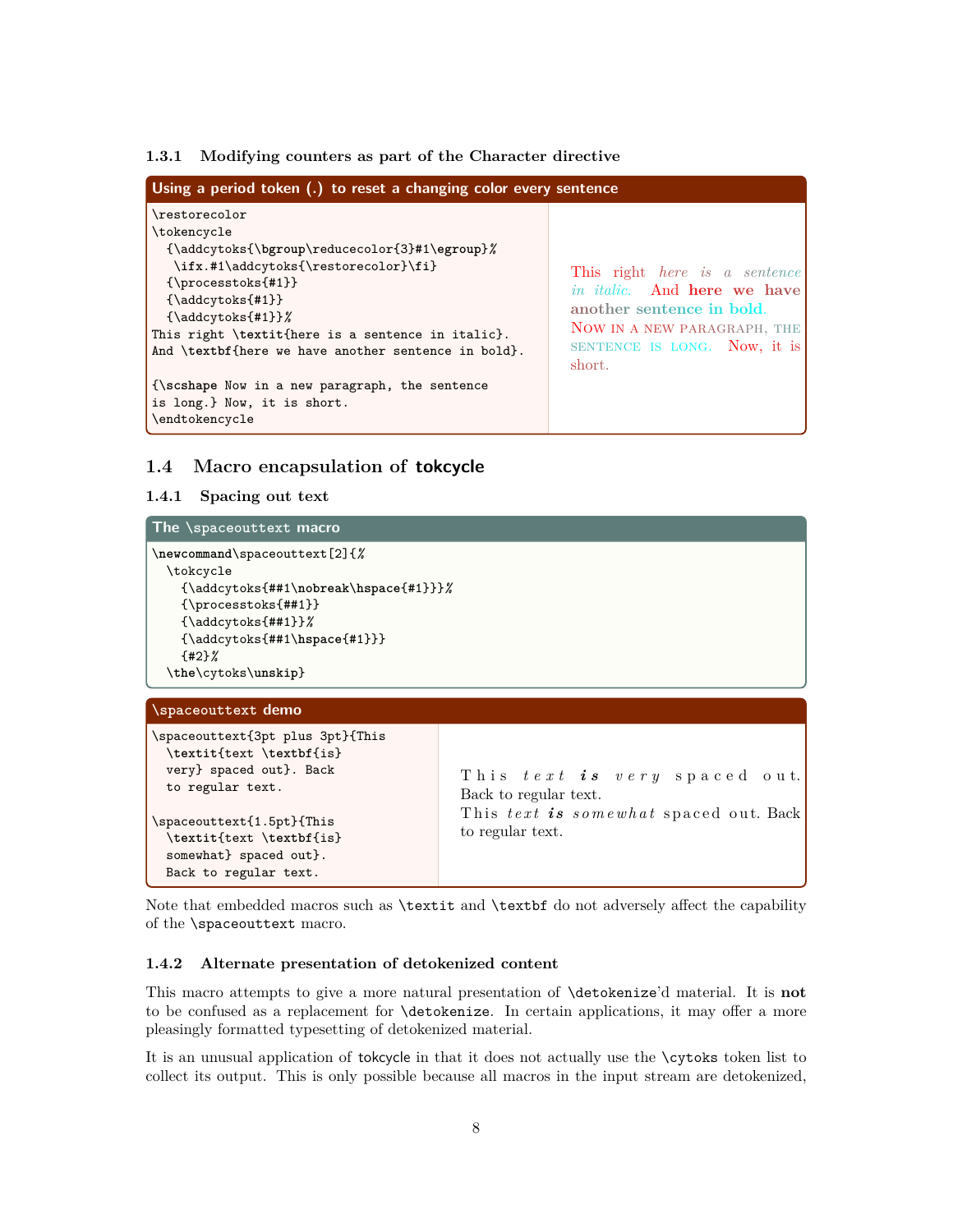rather than executed.

| The <i>\altdetokenize</i> macro                                                                                  |
|------------------------------------------------------------------------------------------------------------------|
| \newif\ifmacro                                                                                                   |
| \newcommand\altdetokenize[1]{\begingroup\stripgroupingtrue\macrofalse                                            |
| \stripimplicitgroupingcase{-1}%                                                                                  |
| \tokcycle                                                                                                        |
| ${\ifmacro\def\tmp{#1}\ifcat\\tmp A\else\unskip\allowbreak\fi\ifucc\alpha\ceth\inf\limits_{\iota\in\mathcal{N}}$ |
| \detokenize{##1}\ifx##1\bgroup\unskip\fi\ifx##1\egroup\unskip\fi}                                                |
| $\{\if{maxro\mask}p\text{s{#1}}\if{maxo\mask}p{1}\label{eq:maxo}$                                                |
|                                                                                                                  |
| \allowbreak\detokenize{##1}\macrotrue}}                                                                          |
| {\tapace{0pt plus 3em minus .3ex}}                                                                               |
| ${41}$                                                                                                           |
| \unskip                                                                                                          |
| \endgroup}                                                                                                       |

#### **\altdetokenize demo**

```
\string\altdetokenize: \\
\texttt{\altdetokenize{a\mac a \mac2
    {\max}}\mac{a\mac\mac}\mac}}!
```

```
versus \string\detokenize: \\
  \texttt{\detokenize{a\mac a \mac2
   {\max}\max\max\max}!
```
\altdetokenize: a\mac a \mac2  ${\max}$ \mac{a\mac\mac}\mac! versus \detokenize: a\mac a \mac 2 {\mac }\mac {a\mac \mac }\mac !

#### **1.4.3 Capitalize all words, including compound and parenthetical words**

```
The \Titlecase and \nextcap macros
\newcommand\TitleCase[1]{%
  \def\capnext{T}% <- INITIAL ENTRY
  \tokcycle
    {\nextcap{##1}}
    {\def\capnext{T}\processtoks{##1}}% <- GROUP ENTRY
    {\addcytoks{##1}}
    {\addcytoks{##1}\def\capnext{T}}% <-CAT-10 SPACE
    {#1}%
  \the\cytoks
}
\newcommand\nextcap[1]{%
       \edef\tmp{#1}%
       \tctestifx{-#1}{\def\capnext{T}}{}% <- TEST FOR HYPHEN
       \tctestifcon{\if T\capnext}%
         {\tctestifcon{\ifcat\tmp A}% <- TEST FOR NEXT CAT-11
           {\addcytoks{\uppercase{#1}}\def\capnext{F}}%
           {\addcytoks{#1}}}%
         {\addcytoks{#1}}%
}
```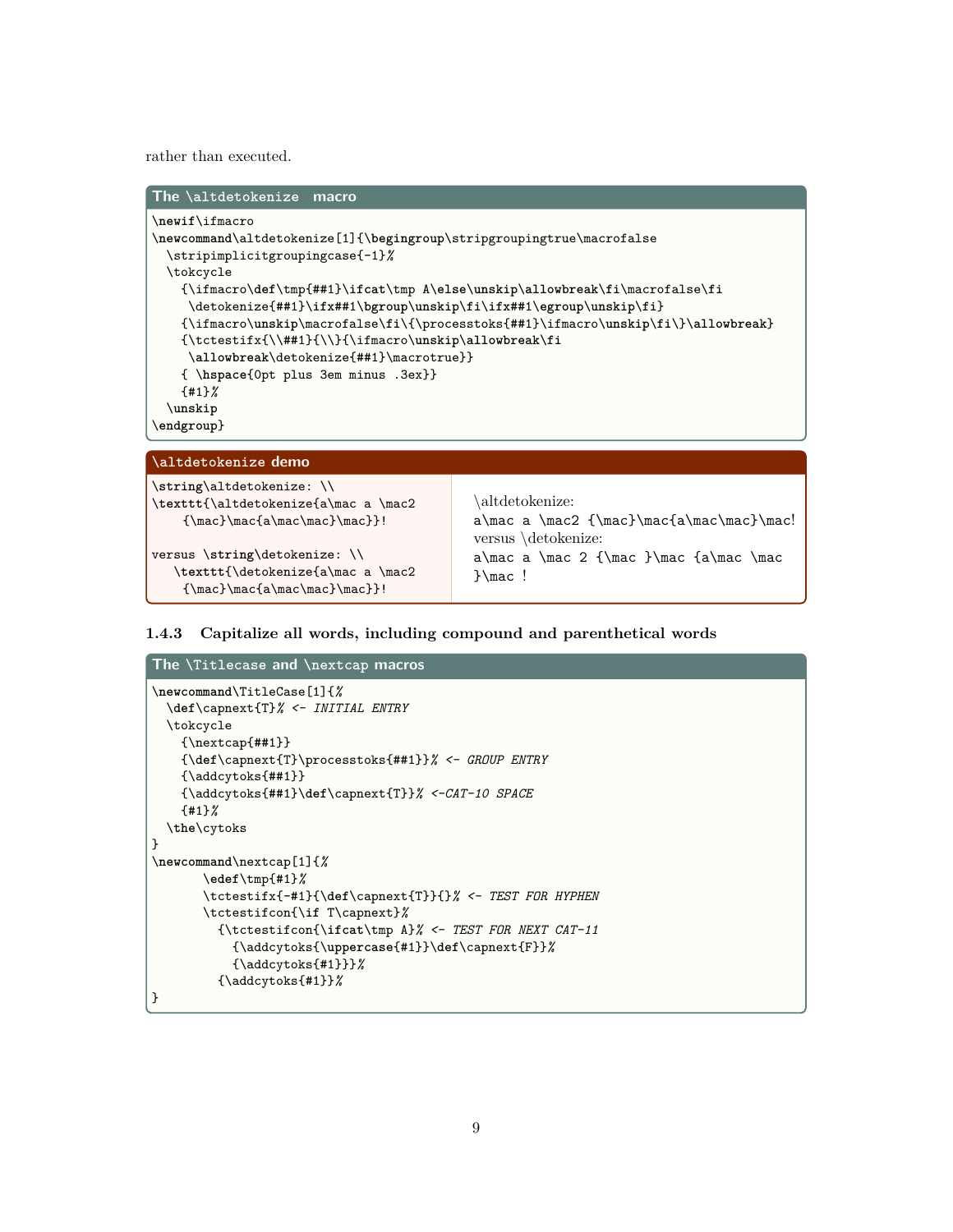```
A demo of \Titlecase showing raw (escaped) input and processed output
\TitleCase{%
|here, {\bfseries\today{}, is [my]}
 really-big-test
 (\textit{capitalizing} words).|
here, {\bfseries\today{}, is [my]}
 really-big-test
  (\textit{capitalizing} words).}
                                               here, August 25, 2021, is [my] really-big-
                                               test (capitalizing words).
                                               Here, August 25, 2021, Is [My] Really-
                                               Big-Test (Capitalizing Words).
```
As it is currently set up, a future-capitalization of the next catcode-11 token will be triggered when any of the following is encountered in the input stream:

- The initial entry into the routine
- a catcode-10 space token
- a hyphen -
- upon entry into a group  $\{\ldots\}$

Obviously, additional tests could be added.

#### **1.4.4 Scaling rule dimensions**

\**rule**{5pt}{5pt} .}

 This example only applies if one can guarantee that the input stream will contain only text and rules...

```
The \growdim macro
\newcommand\growdim[2]{%
\tokcycle{\addcytoks{##1}}
         {\addcytoks{#1\dimexpr##1}}
         {\addcytoks{##1}}
         {\addcytoks{##1}}{%
    #2}%
\the\cytoks}
Using tokcycle to change \rule dimensions
\growdim{2}{This rule is exactly 4pt:
 \rule|{4pt}{4pt}| , whereas this
 rule is 2x bigger than 4pt:
 \rule{4pt}{4pt} .}\par
\growdim{4}{This rule is exactly 5pt:
  \rule|{5pt}{5pt}| , whereas this
 rule is 4x bigger than 5pt:
                                                   This rule is exactly 4pt: \blacksquare, whereas this rule
                                                   is 2x bigger than 4pt: \blacksquare.
                                                   This rule is exactly 5pt: \blacksquare, whereas this rule
                                                   is 4x bigger than 5pt:
```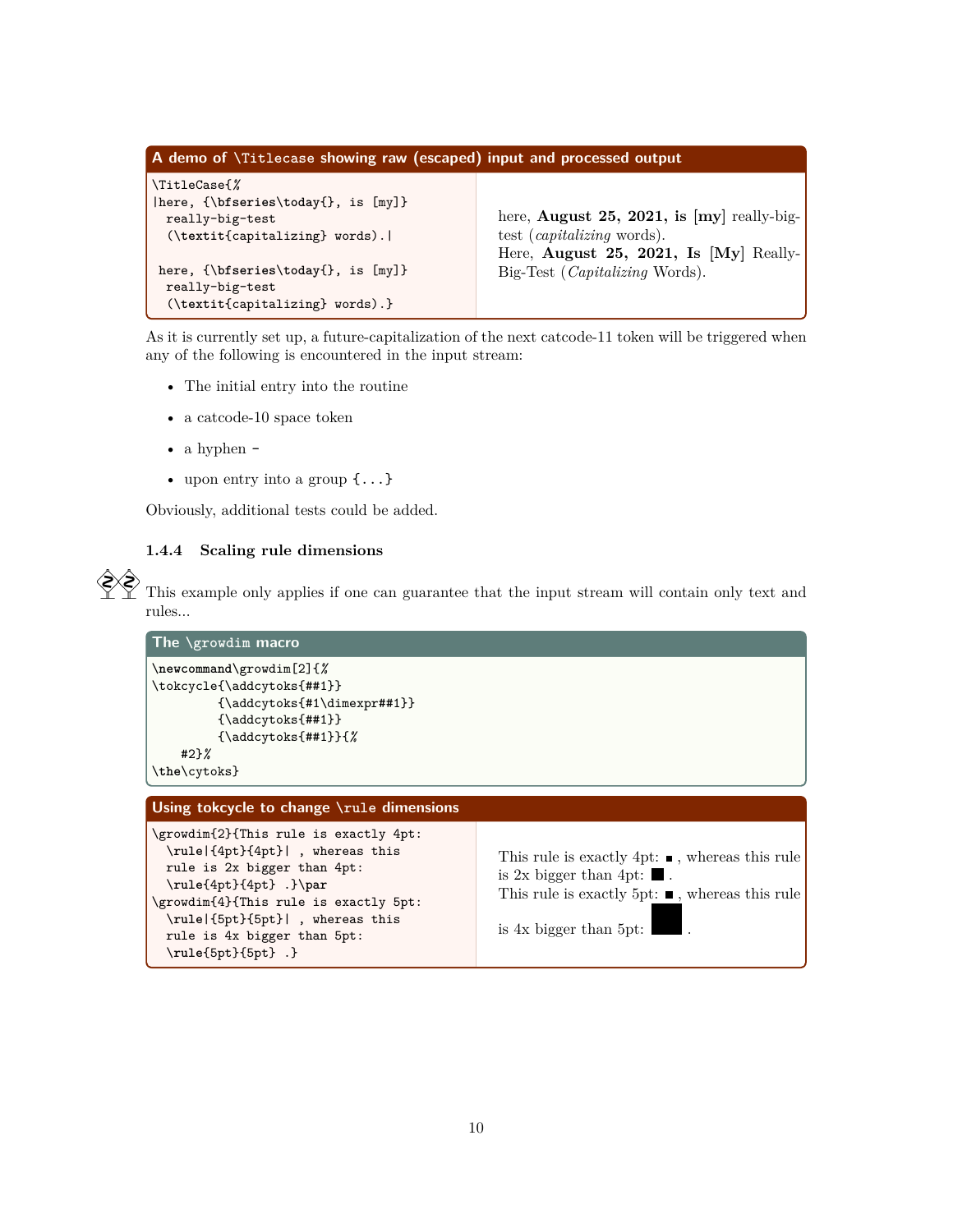#### **1.4.5 String search, including non-regex material**

```
The \findinstring macro for string searches
\newcommand\findinstring[2]{\begingroup%
 \stripgroupingtrue
 \setcounter{runcount}{0}%
 \tokcycle
   {\nextctltok{##1}}
   {\nextctltok{\opengroup}\processtoks{##1}\nextctltok{\closegroup}}
   {\nextctltok{##1}}
   {\nextctltok{\tcspace}}
   {#1}%
 \edef\numlet{\theruncount}%
 \expandafter\def\expandafter\searchword\expandafter{\the\cytoks}%
%
 \aftertokcycle{\matchfound}%
 \setcounter{runcount}{0}%
 \def\matchfound{F}%
 \tokcycle
   {\nextcmptok{##1}}
   {\n    {\n    \Omega}\p    {\n    \} \}{\nextcmptok{##1}}
   {\nextcmptok{\tcspace}}
   {#2}%
\endgroup}
\newcounter{runcount}
\makeatletter
\newcommand\rotcytoks[1]{\cytoks\expandafter\expandafter\expandafter{%
 \expandafter\tc@gobble\the\cytoks#1}}
\makeatother
\newcommand\testmatch[1]{\ifx#1\searchword\gdef\matchfound{T}\fi}%
\newcommand\rotoradd[2]{\stepcounter{runcount}%
 \ifnum\theruncount>\numlet\relax#1\else#2\fi
 \expandafter\def\expandafter\tmp\expandafter{\the\cytoks}}
\newcommand\nextcmptok[1]{\rotoradd{\rotcytoks{#1}}{\addcytoks{#1}}\testmatch{\tmp}}
\newcommand\nextctltok[1]{\stepcounter{runcount}\addcytoks{#1}}
```
#### **Demo of the \findinstring macro**

| 1. \findinstring{this}{A test of the times}<br>\findinstring{the} {A test of the times}\par |        |
|---------------------------------------------------------------------------------------------|--------|
| 2. \findinstring{This is}{Here, This is a test}                                             |        |
| \findinstring{Thisis} {Here, This is a test}\par                                            | 1. F T |
| 3. \findinstring{the} {This is the\bfseries{} test}                                         | 2. T F |
| \findinstring{he\bfseries}{This is the\bfseries{} test}\par                                 | 3. T T |
| 4. \findinstring{a{bc}} {gf{vf{a{b c}g}gh}hn}                                               | 4. F T |
| \findinstring{a{b c}}{gf{vf{a{b c}g}gh}hn}\par                                              | 5. F T |
| 5. \findinstring{a\notmymac{b c}}{gf{vf{a\mymac{b c}g}gh}hn}                                | 6. F T |
| \findinstring{a\mymac{b c}} {gf{vf{a\mymac{b c}g}gh}hn}\par                                 |        |
| 6. \findinstring{\textit{Italic}}{this is an \textit{italic} test}                          |        |
| \findinstring{\textit{italic}}{this is an \textit{italic} test}                             |        |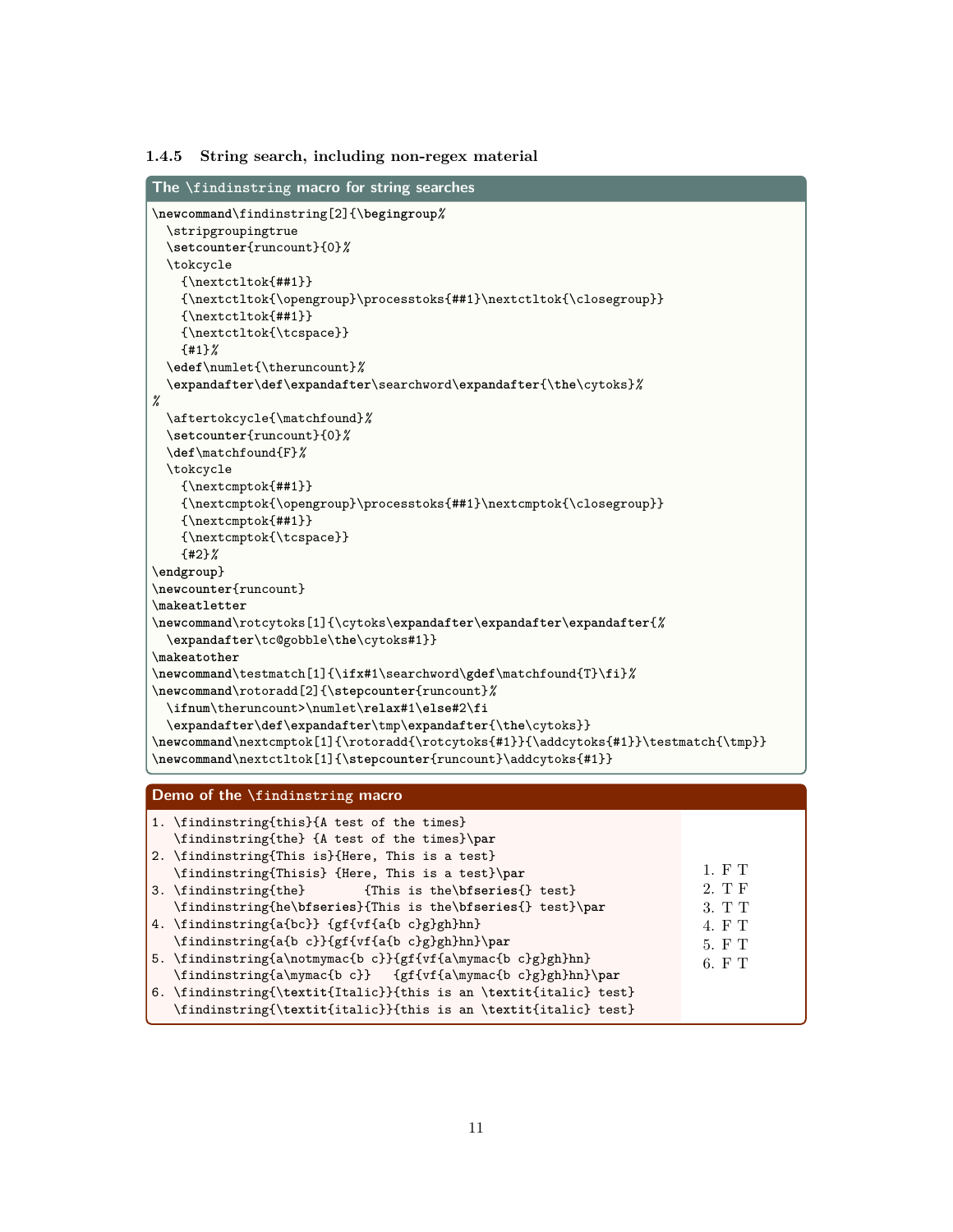#### **1.4.6 Counting the significant digits in a number**

The problem of counting the significant digits in a number is an interesting one, in that leading zeros are not significant, trailing zeros are sometimes significant, but zeros in the middle of the number are significant. In a problem like this, the \cytoks token list is not used to carry a transformation of the input tokens, but only to carry a record of errant tokens from the input (as seen from the helper macro \throwerr). If \the\cytoks is anything other than empty when the macro completes, the macro will set the significant-digit counter sigd to a value of -1 to signify an error condition.

The macro expects its input to comprise digits in the 0–9 range, an [optional] single decimal point, and ignorable spaces. Any other token will throw an error.

The main work of the \sigdigits macro is to use the counters sigd to count significant digits and trailingz to tabulate the number of trailing-zeros with which to decrement sigd.

```
The \sigdigits macro for counting significant digits
\newcounter{sigd}
\newcounter{trailingz}
\newif\iffounddot
\newif\ifzerosig
\newcommand\sigdigits[1]{%
  \setcounter{sigd}{0}% SIGNIFICANT DIGIT COUNT
  \setcounter{trailingz}{0}% TRAILING ZERO COUNT
  \founddotfalse% MADE T WHEN DECIMAL HAS BEEN 1ST LOCATED
  \zerosigfalse% MADE T WHEN ZERO BECOMES SIGNIFICANT
  \tokcycle% CYCLE THROOUGH EACH TOKEN
  {\tctestifx{.##1}%
   {\iffounddot\throwerr\fi\founddottrue}% IF .
   {\tctestifnum{'##1>'/}%
    {\tctestifnum{'##1<':}%
     {\tctestifnum{##1>0}%
      {\stepcounter{sigd}\zerosigtrue\setcounter{trailingz}{0}}% IF 1-9
      {\ifzerosig\stepcounter{sigd}\fi\stepcounter{trailingz}}% IF 0
     }%
     {\throwerr}% IF ASCII > '9
    }%
    {\throwerr}% IF ASCII < '0
   }%
  }% APPLY ABOVE LOGIC FOR CHAR TOKENS
  {\throwerr}% IF BRACES
  {\throwerr}% IF CONTROL SEQUENCE
  {}% IGNORE SPACES
  {#1}% THE ARGUMENT
  \iffounddot\else\addtocounter{sigd}{-\thetrailingz}\fi% TRAILING ZEROS
  \expandafter\ifx\expandafter\relax\detokenize\expandafter{\the\cytoks}%
  \relax\else\setcounter{sigd}{-1}\fi% CHECK FOR INVALID INPUT
  \thesigd
}
\newcommand\throwerr{\addcytoks{##1}}% ADD INVALID TOKS TO \cytoks
```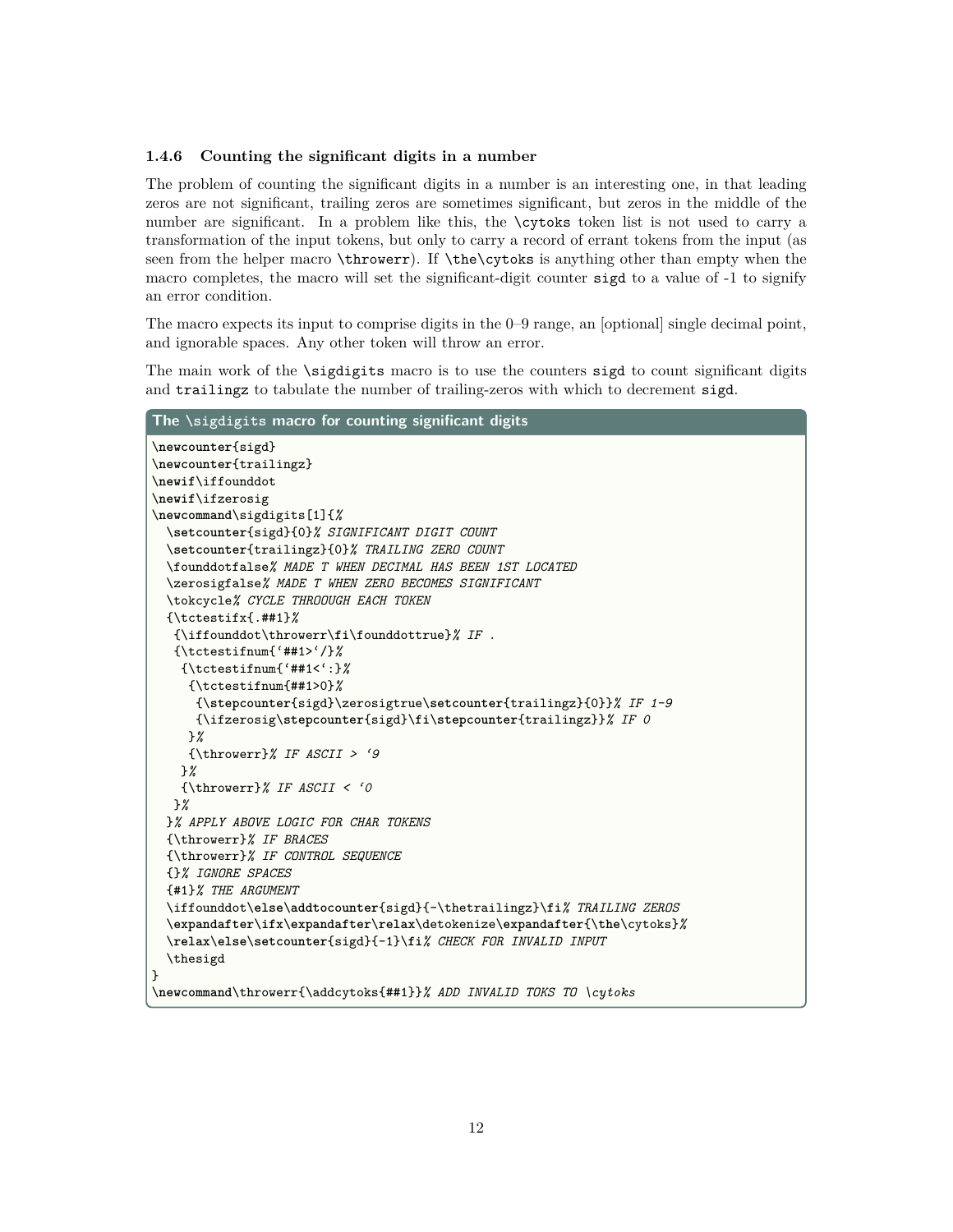| Example use of the $\sigma$ igdigits macro                                                                                                                                                                                                                                        |                                                                                 |  |
|-----------------------------------------------------------------------------------------------------------------------------------------------------------------------------------------------------------------------------------------------------------------------------------|---------------------------------------------------------------------------------|--|
| 1) $\sigma(12.3)$<br>2) $\sigma(0.123)$<br>3) $\sigma(1.2.3)$<br>4) \sigdigits{1.3\today}\\<br>5) \sigdigits{321.345 678}\\<br>6) \sigdigits{000321.305}\\<br>7) \sigdigits{.000 300 345}\\<br>8) \sigdigits{0003x1.345}\\<br>9) \sigdigits{123000}\\<br>A) \sigdigits{123.000}\\ | 1)3<br>2)<br>-3<br>$3) - 1$<br>$(4) -1$<br>5)9<br>6)6<br>7)6<br>$8) - 1$<br>9)3 |  |
| B) \sigdigits{0003;345}                                                                                                                                                                                                                                                           | $A)$ 6<br>$B) -1$                                                               |  |

# **1.5 Creating your own tokcycle-based environments**

The \tokcycleenvironment macro allows users to define their own tokcycle environments. The more recently introduced \xtokcycleenvironment macro extends that capability to allow initialization and postprocessing when defining a named tokcycle environment. Here are some examples of both types.

### **1.5.1 "Removing" spaces, but still breakable/hyphenatable**

| The \spaceBgone environment                                                                                                                                                                                                               |                                                                                                                                                               |  |
|-------------------------------------------------------------------------------------------------------------------------------------------------------------------------------------------------------------------------------------------|---------------------------------------------------------------------------------------------------------------------------------------------------------------|--|
| \tokcycleenvironment\spaceBgone<br>${\addcytoks{#1}}$<br>${\preccurlyeq}$<br>${\addcytoks{#1}}$<br>{\addcytoks{\hspace{.2pt plus .2pt minus .8pt}}}%                                                                                      |                                                                                                                                                               |  |
| Example of using the \spaceBgone environment                                                                                                                                                                                              |                                                                                                                                                               |  |
| \spaceBgone<br>Here we have a \textit{test} of<br>whether the spaces are removed.<br>We are choosing to use the<br>tokencycle environment.<br>We are also testing the use of<br>paragraph breaks in the<br>environment.<br>\endspaceBgone | Herewehaveatestofwhetherthespacesareremoved. We<br>arechoosingtousethetokencycleenvironment.<br>Wearealsotestingtheuseofparagraphbreaksintheen-<br>vironment. |  |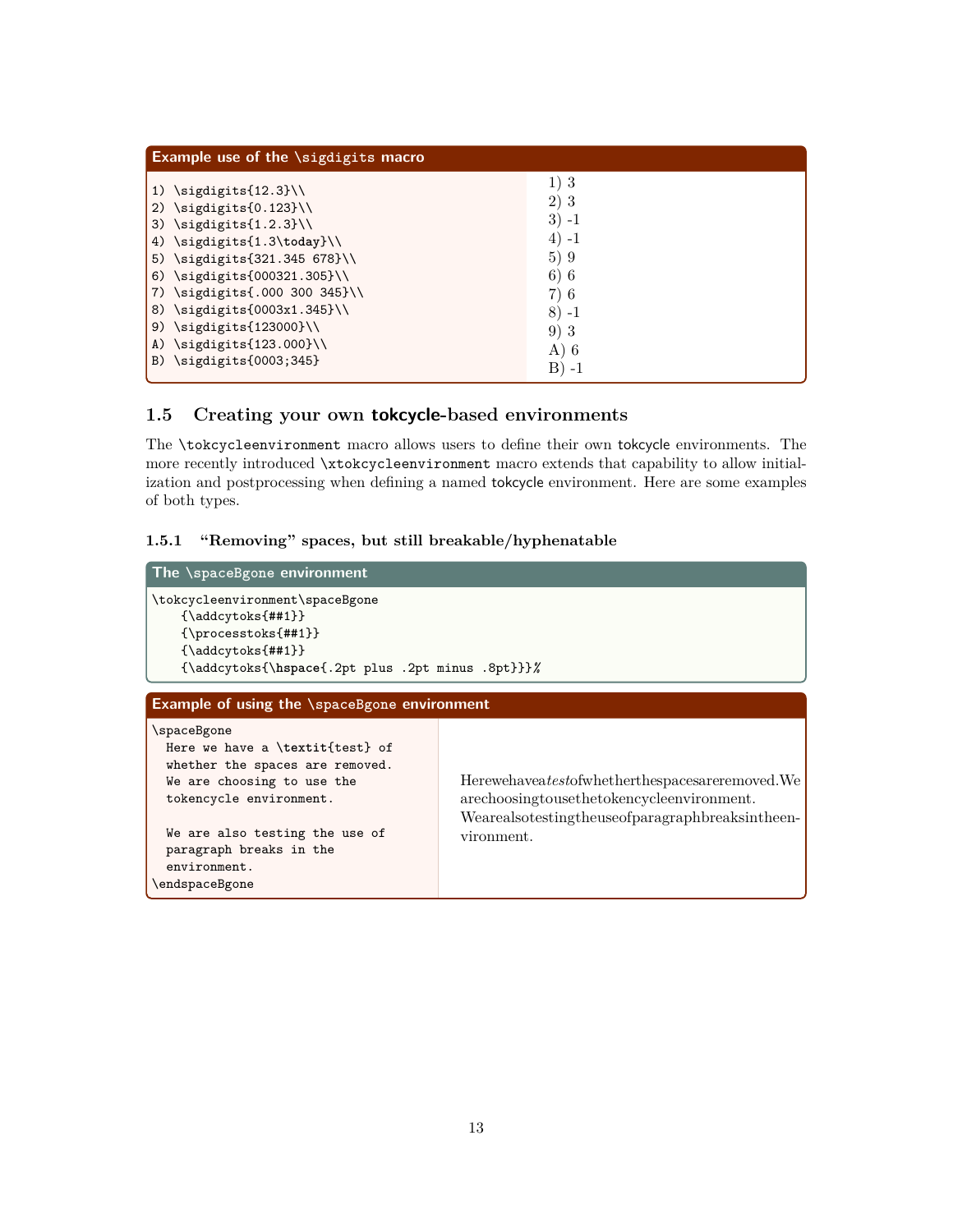#### **1.5.2 Remapping text**

| The $\gamma$ and $\gamma$ and $\gamma$ are environment with supporting macros                                                                                                                                                                                                                                                                                                           |                                                                                        |
|-----------------------------------------------------------------------------------------------------------------------------------------------------------------------------------------------------------------------------------------------------------------------------------------------------------------------------------------------------------------------------------------|----------------------------------------------------------------------------------------|
| \tokcycleenvironment\remaptext<br>${\addcytoks[x]}({\text{tt#1}})$<br>${\preccurlyeq}$<br>${\addcytoks{#1}}$<br>${\addcytoks{##1}}$<br>\newcommand*\tcmapto[2]{\expandafter\def\csname tcmapto#1\endcsname{#2}}<br>\newcommand*\tcremap[1]{\ifcsname tcmapto#1\endcsname<br>\csname tcmapto#1\expandafter\endcsname\else\expandafter#1\fi}<br>\tcmapto am<br>\tcmapto bf<br>\tcmapto cz | \tcmapto de<br>\tcmapto ey                                                             |
| \tcmapto fl \tcmapto gx \tcmapto hb \tcmapto ic<br>\tcmapto ki \tcmapto 1r \tcmapto mh \tcmapto nt<br>\tcmapto ps<br>\tcmapto qa<br>\tcmapto ro<br>\tcmapto wd<br>\tcmapto uj<br>\tcmapto vp<br>\tcmapto zv                                                                                                                                                                             | \tcmapto in<br>\tcmapto ok<br>\tcmapto sq<br>\tcmapto tw<br>\tcmapto xg<br>\tcmapto yu |
| Demo of \remaptext                                                                                                                                                                                                                                                                                                                                                                      |                                                                                        |
| \remaptext                                                                                                                                                                                                                                                                                                                                                                              | $\cdots$ $\cdots$<br><b>TT71</b>                                                       |

| $\Gamma$<br>What can't we \textit{accomplish} if we try?                    | Wbmw zmt'w dy mzzkhsrcqb cl dy<br>$\frac{1}{2}$      |
|-----------------------------------------------------------------------------|------------------------------------------------------|
| Let us be of good spirit and put our minds to it!<br>$\lvert$ \endremaptext | Lyw jq fy kl xkke qscocw mte sjw<br>kjo hcteg wk cw! |

Because \tcremap is expandable, the original text is totally absent from the processed output:

\cytoks *alt*detokenization:

Wbmw zmt'w dy \textit{mzzkhsrcqb} cl dy wou? \par Lyw jq fy kl xkke qscocw mte sjw kjo hcteq wk cw!

This approach can be used, for example, to temporarily remap Latin into Greek in math mode. In the example given below, only several of the Latin letters are remapped for demonstration purposes, but others can be added. Also, remember that one can use the |...| delimiters to escape back to Latin within the environment.

| The $\zeta$ reek environment with supporting macros                      |  |  |
|--------------------------------------------------------------------------|--|--|
| \tokcycleenvironment\greek%<br>NEW TOKCYCLE ENVIRONMENT:                 |  |  |
| {\addcytoks[4]{\tcremap{##1}}}% HOW TO TREAT CHARACTERS                  |  |  |
| ${\preccurlyeq}$ {\processtoks{##1}}<br>HOW TO TREAT GROUP CONTENTS      |  |  |
| $\{\addcytoks{##1}\}\$<br>HOW TO TREAT MACROS                            |  |  |
| ${\adcytoks{#1}}$<br>HOW TO TREAT SPACES                                 |  |  |
| \newcommand*\tcmapto[2]{\expandafter\def\csname tcmapto#1\endcsname{#2}} |  |  |
| \newcommand*\tcremap[1]{\ifcsname tcmapto#1\endcsname                    |  |  |
| \csname tcmapto#1\expandafter\endcsname\else\expandafter#1\fi}           |  |  |
| \tcmapto a\alpha \tcmapto b\beta \tcmapto e\epsilon                      |  |  |
| \tcmapto g\gamma \tcmapto p\pi                                           |  |  |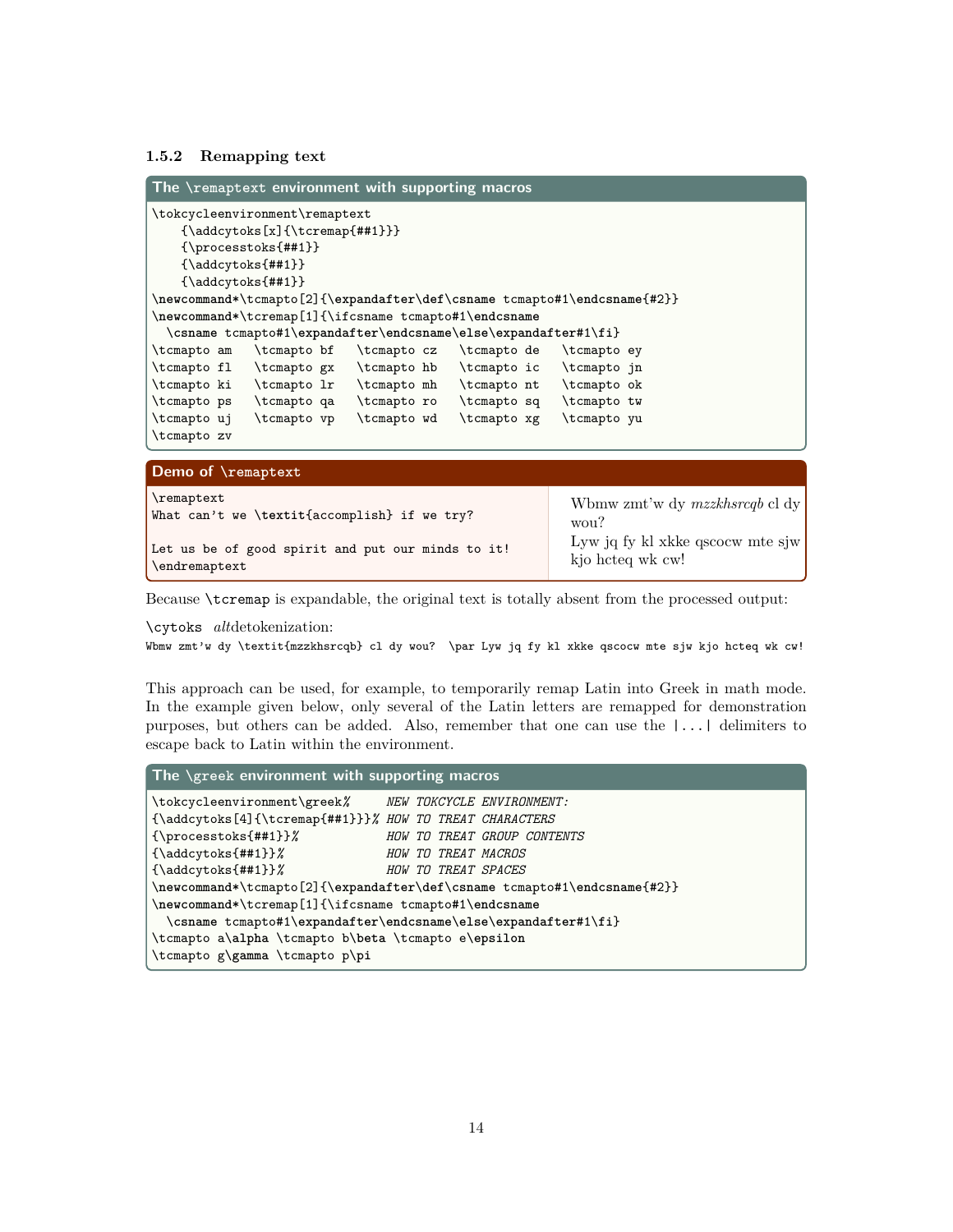```
Demo of \greek
\sqrt{2}V =\greek a^2b\frac{2e}{2 + p^|p| + g}\endgreek
   + x
\]
                                                                                                   y = \alpha^2 \beta \frac{2\epsilon}{\beta + \epsilon}\frac{2c}{2+\pi^p+\gamma}+x
```
#### **1.5.3 Creating an "extended" tokcycle environment**

The \xtokcycleenvironment macro extends the capability of \tokcycleenvironment by adding two arguments that correspond, respectively, to initialization code and "close-out" code that is run after the token cycle is complete (but before it is typeset). Let's say I wanted an environment that capitalizes instances of the letter 't', but I want it to tell me how many letter t's are affected before typesetting the result. Furthermore, I want it always to set the result in red and add two exclamation points to the end of the environment output.

| The $\setminus$ capTive extended-environment definition                                 |  |  |
|-----------------------------------------------------------------------------------------|--|--|
| \newcounter{Tcount}                                                                     |  |  |
| \xtokcycleenvironment\capTive% ENVIRONMENT NAME                                         |  |  |
| {\tctestifx{t##1}{\stepcounter{Tcount}\addcytoks{T}}{\addcytoks{##1}}}% CHAR. DIRECTIVE |  |  |
| {\processtoks{##1}}% GROUP DIRECTIVE                                                    |  |  |
| {\addcytoks{##1}}% MACRO DIRECTIVE                                                      |  |  |
| {\addcytoks{##1}}% SPACE DIRECTIVE                                                      |  |  |
| {\setcounter{Tcount}{0}\color{red}\tcafterenv{\ Here}}% INITIALIZATION CODE             |  |  |
| {\theTcount{} t's capitalized: \addcytoks{!!}}% CLOSE-OUT CODE                          |  |  |
|                                                                                         |  |  |
| Demo of \capTive environment                                                            |  |  |
|                                                                                         |  |  |

Before \capTive the cytoks \**footnotesize** token list\endcapTive After Before 4 t's capitalized: The cyToks Token lisT!! HereAfter

In the initialization code, the Tcount counter is reset and the color of what follows is made red. It also makes use of the specialized \tcafterenv macro that can **only be used in \xtokcycleenvironment definitions**. This macro indicates code to execute *after* the capTive environment scope is exited. This invocation typesets the word 'Here'. We see that in the output, it occurs at normal size and in black, because it is no longer subject to the color and fontsize that was left inside the environment. The **\tcafterenv** macro is unique in that it is an appending, rather than a defining, macro. Therefore, multiple invocations of it will append multiple code segments, each of which will be executed upon environment exit. It may be invoked in any of the directives, as well as the initialization and close-out code segments.

For the close-out code, because it is executed after the token cycle is complete, but before it is typeset, the updated value of Tcount is available. Anything typeset directly in the close-out code will occur before the **\cytoks** token-list output is typeset. Thus, the "...t's capitalized." phrase is typeset before \cytoks itself, even as \theTcount is accurate. The \addcytoks occurring in the close-out code is placed at the end of \cytoks and thus takes on the \footnotesize declaration that is still in force.

Next, we consider a tokcycle extended environment that counts words and letters. We try to build some features into the code so that, for example, spaces and punctuation do not count as letters. Further, we try to build the logic so that the following cases would count as two words, not one: "here...now", "Case(number)".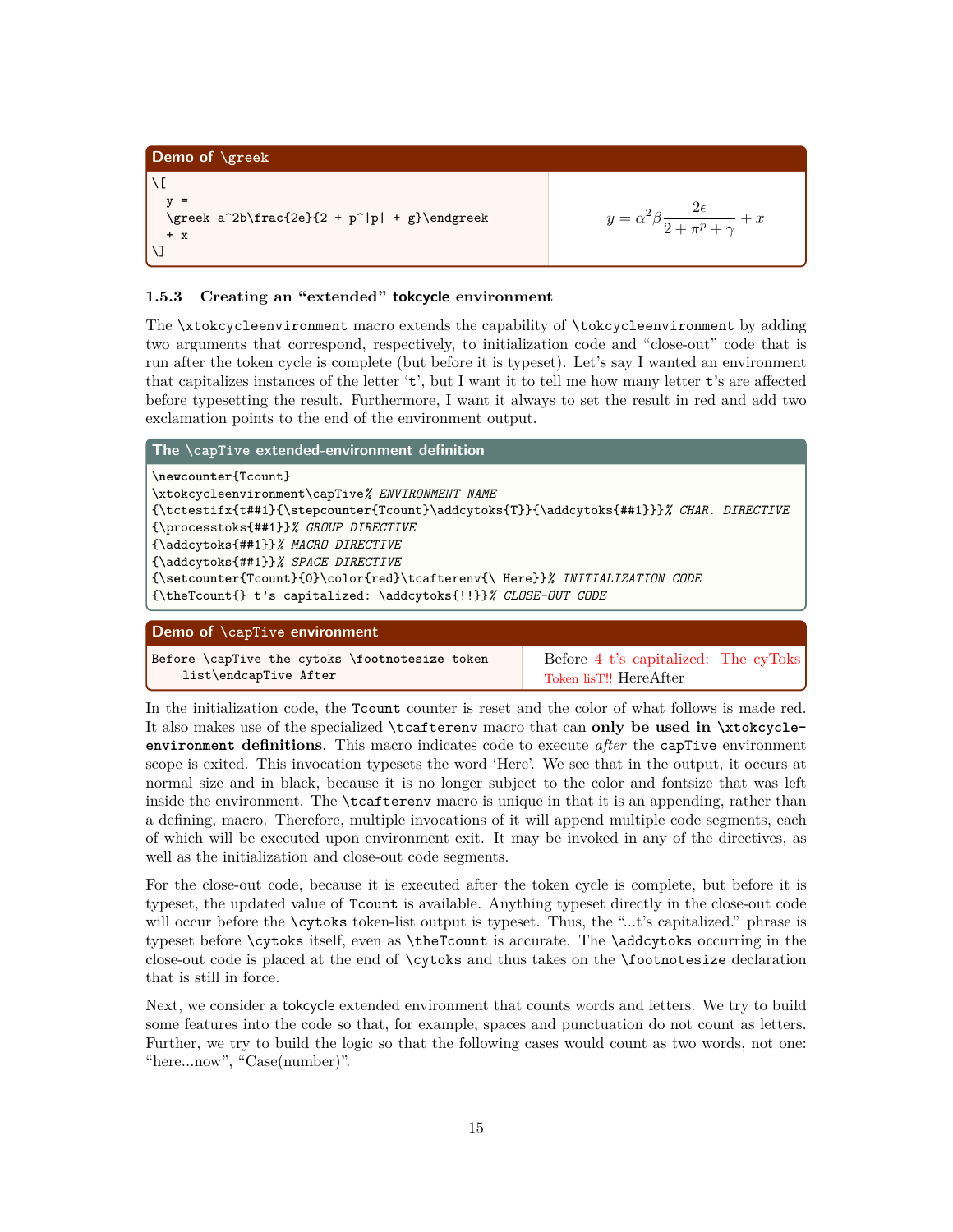We provide two modes of output: one that provides an ending summary, and the other that keeps a running count. As with other tokcycle environments and macros, portions can be exempted from the count (for example macro arguments) by using the escape delimiters provided. An even more elaborate version of this environment can be found at  $https://tex.stackexchange.com/questions/$ 44618/dynamically-count-and-return-number-of-words-in-a-section/587567#587567, including a version that runs in Plain TEX.

| The \countem extended-environment definition and supporting macros                                           |                                                                           |  |  |
|--------------------------------------------------------------------------------------------------------------|---------------------------------------------------------------------------|--|--|
| \newcounter{wordcount}                                                                                       |                                                                           |  |  |
| \newcounter{lettercount}                                                                                     |                                                                           |  |  |
| \newif\ifinword                                                                                              |                                                                           |  |  |
| \newif\ifrunningcount                                                                                        |                                                                           |  |  |
| \newcommand\dumpword{%                                                                                       |                                                                           |  |  |
| \addcytoks[1]{\accumword}%                                                                                   |                                                                           |  |  |
| \tctestifcon\ifinword{\stepcounter{wordcount}%                                                               |                                                                           |  |  |
|                                                                                                              | \ifrunningcount\addcytoks[x]{\$^{\thewordcount,\thelettercount}\$}\fi}{}% |  |  |
| \inwordfalse\def\accumword{}}                                                                                |                                                                           |  |  |
| \makeatletter                                                                                                |                                                                           |  |  |
| \newcommand\addletter[1]{%                                                                                   |                                                                           |  |  |
| \tctestifcatnx A#1{\stepcounter{lettercount}\inwordtrue}{\dumpword}%                                         |                                                                           |  |  |
| \tc@defx\accumword{\accumword#1}}                                                                            |                                                                           |  |  |
| \makeatother                                                                                                 |                                                                           |  |  |
|                                                                                                              |                                                                           |  |  |
| \xtokcycleenvironment\countem                                                                                |                                                                           |  |  |
| ${\addletter{##1}}$                                                                                          |                                                                           |  |  |
| {\processtoks{##1}\dumpword}                                                                                 |                                                                           |  |  |
| {\dumpword\addcytoks{##1}}                                                                                   |                                                                           |  |  |
| {\dumpword\addcytoks{##1}}<br>$\{\def\accumword{\}\setminus\set{wordcounter\{vordcount}\}\setminus\set{0}\}$ |                                                                           |  |  |
| {\dumpword\ifrunningcount\else\tcafterenv{\par(Wordcount=\thewordcount,                                      |                                                                           |  |  |
| Lettercount=\thelettercount)}\fi}                                                                            |                                                                           |  |  |
|                                                                                                              |                                                                           |  |  |
| Demo of the two modes of \countem                                                                            |                                                                           |  |  |
| \countem                                                                                                     |                                                                           |  |  |
| This is a test.                                                                                              |                                                                           |  |  |
|                                                                                                              |                                                                           |  |  |
| Butpunctuation does not count.                                                                               | This is a test.                                                           |  |  |
| \endcountem                                                                                                  | Butpunctuation does not count.                                            |  |  |
|                                                                                                              | $(Wordcount=9, Lettercount=37)$                                           |  |  |

\**bigskip**\runningcounttrue \countem This is a test.

But...punctuation does not count. \endcountem

This<sup>1,4</sup> is<sup>2,6</sup> a<sup>3,7</sup> test<sup>4,11</sup>.  $But^{5,14}...$ punctuation<sup>6,25</sup> does<sup>7,29</sup> not<sup>8,32</sup> count<sup>9,37</sup>.

# **1.6 Truncation of input**

tokcycle has several facilities for truncating input, either to the end of the current group or to the end of the input stream. The basic commands are \truncategroup and \truncatecycle, which can be part of the Character, Macro, or Space directives (see the package documentation for truncation from the Group directive).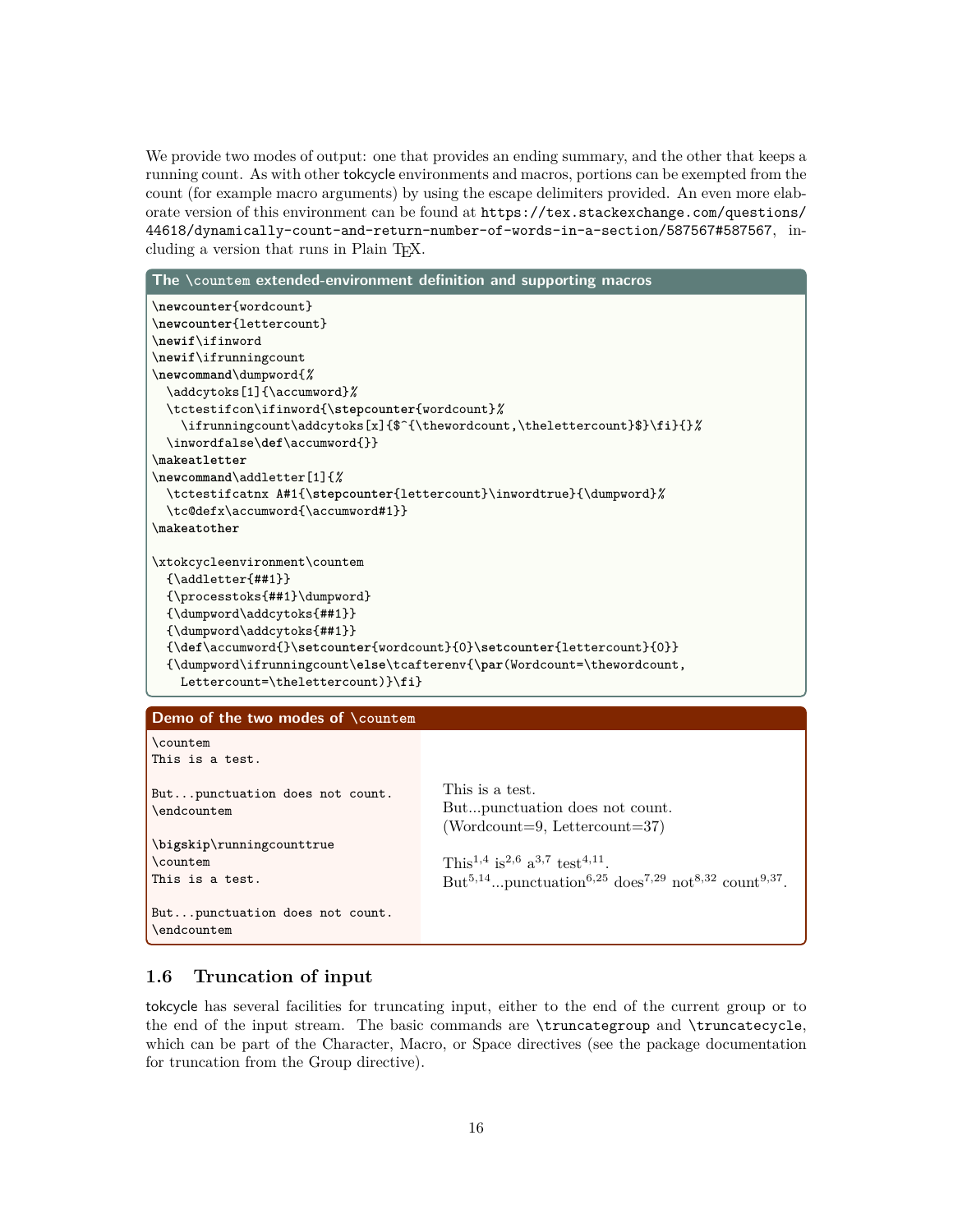These commands may be issued directly or they may be placed as one fork of a conditional test. If the conditional test is the occurrence of a particular token in the input stream, special conditional shortcuts have been formulated: \truncategroupiftokis and \truncatecycleiftokis. Both of these commands take two arguments: the first is the comparison token against which to compare the tokens of the input stream, and the second is the directive to follow for tokens that fail the comparison test. If the input stream token matches the comparitor, the relevant truncation command is executed.

The description below shows the truncations to a given input text, resulting from several different forms of truncating directives. In the first case, the token cycle is to be truncated if a space is found in the input stream. Comparing to the input text, we see that the space occurs after the word "until", and that is indeed where the tokcycle output ceases.

In the second case, the truncation is limited to the current group, rather than the remainder of the input stream. Again, the space following "until" is found, and the words "certain token" are excised from the input stream until the end-of-group is located. The cycle continues successfully with "-is" until the next space is found before "located". Since this space is found in the top grouping level of the input, the remainder of the input stream is thereafter truncated.

In the third case, the cycle is to be truncated in the event the letter 'a' is found in the input stream. Examining the input text, the first 'a' is in the word "certain" and so the input is truncated after the string "cert" is digested.

The final case, calls for group truncation if an 'a' is found in the input stream. As before, the first 'a' is found after "cert". However, in the group case, only the remaining group content, consisting of "ain token", is discarded. At group end, the cycle successfully resumes until the 'a' in "located" is reached. Thus, "-is loc" is also added to the output stream.

| <b>Example: Effects of various truncation directives</b>                                  |  |
|-------------------------------------------------------------------------------------------|--|
| Input text: Continue-\textit{until certain token}-is located.                             |  |
| $\Space$ Spacedirective{\truncatecycle}: Continue-until                                   |  |
| $\Space$ Theoretive{\truncategroup}: Continue-until-is                                    |  |
| \Characterdirective{\truncatecycleiftokis{a}{\addcytoks{#1}}}: Continue-until cert        |  |
| \Characterdirective{\truncategroupiftokis{a}{\addcytoks{#1}}}: Continue-until cert-is loc |  |

Note how the macro function, in this case \textit, is not disrupted by the truncation. Even as tokens are truncated from the input stream, group closures are retained so that the final output is group-balanced. For example, a detokenization of the final case reveals this to be the case:

\cytoks *alt*detokenization: Continue-\textit{until cert}-is loc

#### **1.7 Look-ahead features**

The whole concept of the tokcycle package is to examine the input stream one token at a time and use the directives to process the tokens. Occasionally, however, there are tasks that involve several adjacent tokens. In the example of section 1.4.3, for instance, in order to capitalize words, each space token triggers an action on the character that follows. To accomplish this without any look-ahead features, the Space directive sets a flag, \def\capnext{T}, in order to communicate with a the Character directive about a subsequent token. That is a perfectly valid approach to communicate conditional action.

However, tokcycle also provides look-ahead features, to avoid the necessity of communicating with future tokens in the cycle by way of flag settings. These tools allow a directive to directly "peek"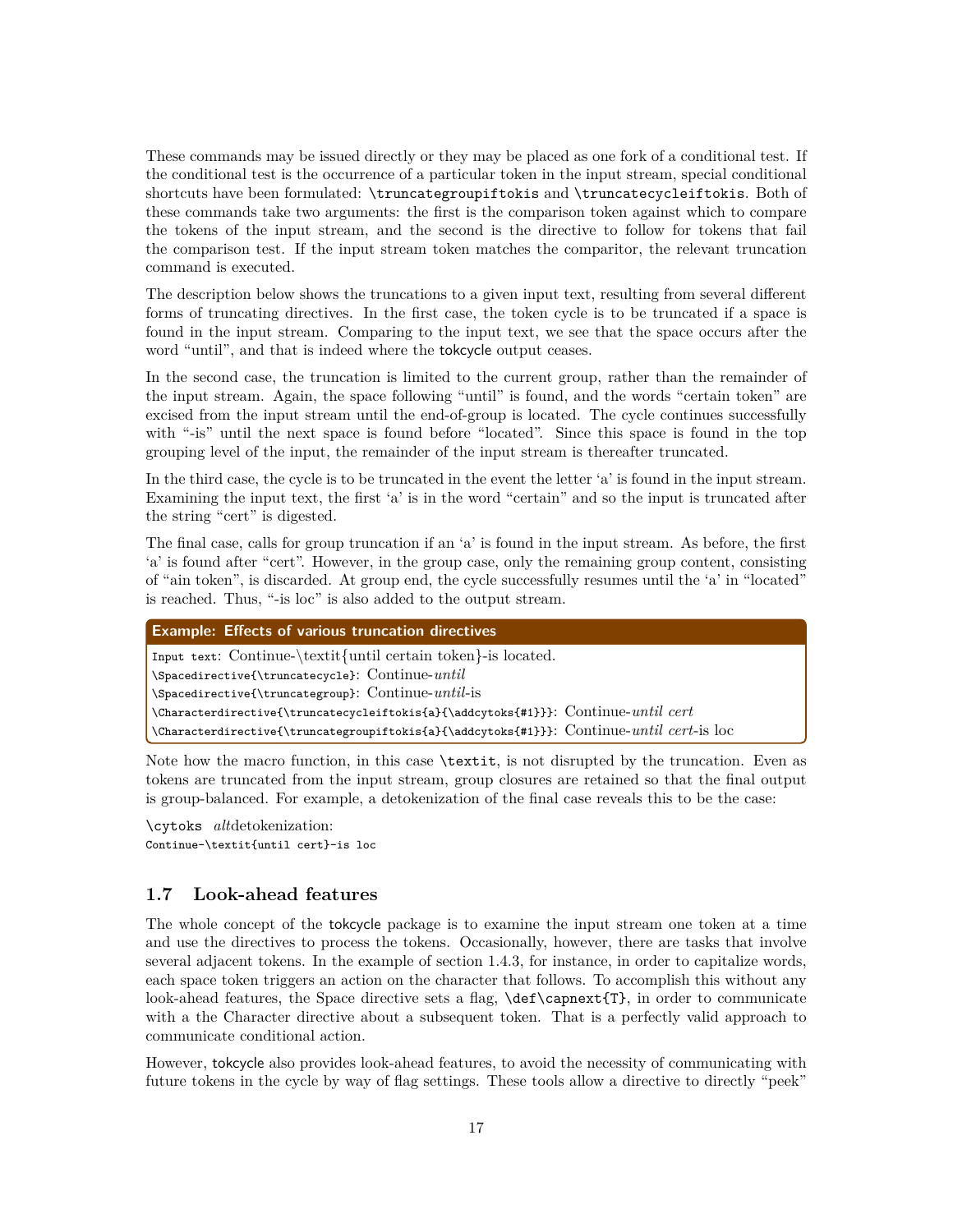ahead at the input stream (without disturbing it) and, if desired, push and pop tokens to and from the input stream. The package manual should be consulted for a full list of macros provided to facilitate look-ahead capability. But here are some examples to look at.

#### **1.7.1 Count in advance that which follows**

Specify the point values for questions and let tokcycle perform the cumulative tallies in advance, using a single-pass compilation.



Note that this example has several neat features. The points for Geology, Meteorology, and the Test total are not specified, but calculated. They are calculated based on content that appears later in the environment. Traditionally, multiple compilations would be required with external data written to the aux file, but that does not occur here—there is only a single compilation. Finally, becaue we are nesting the tokeycle part of point tracker inside of a *NewEnviron*, we see that the pointtracker environment can be nested, without adverse effect.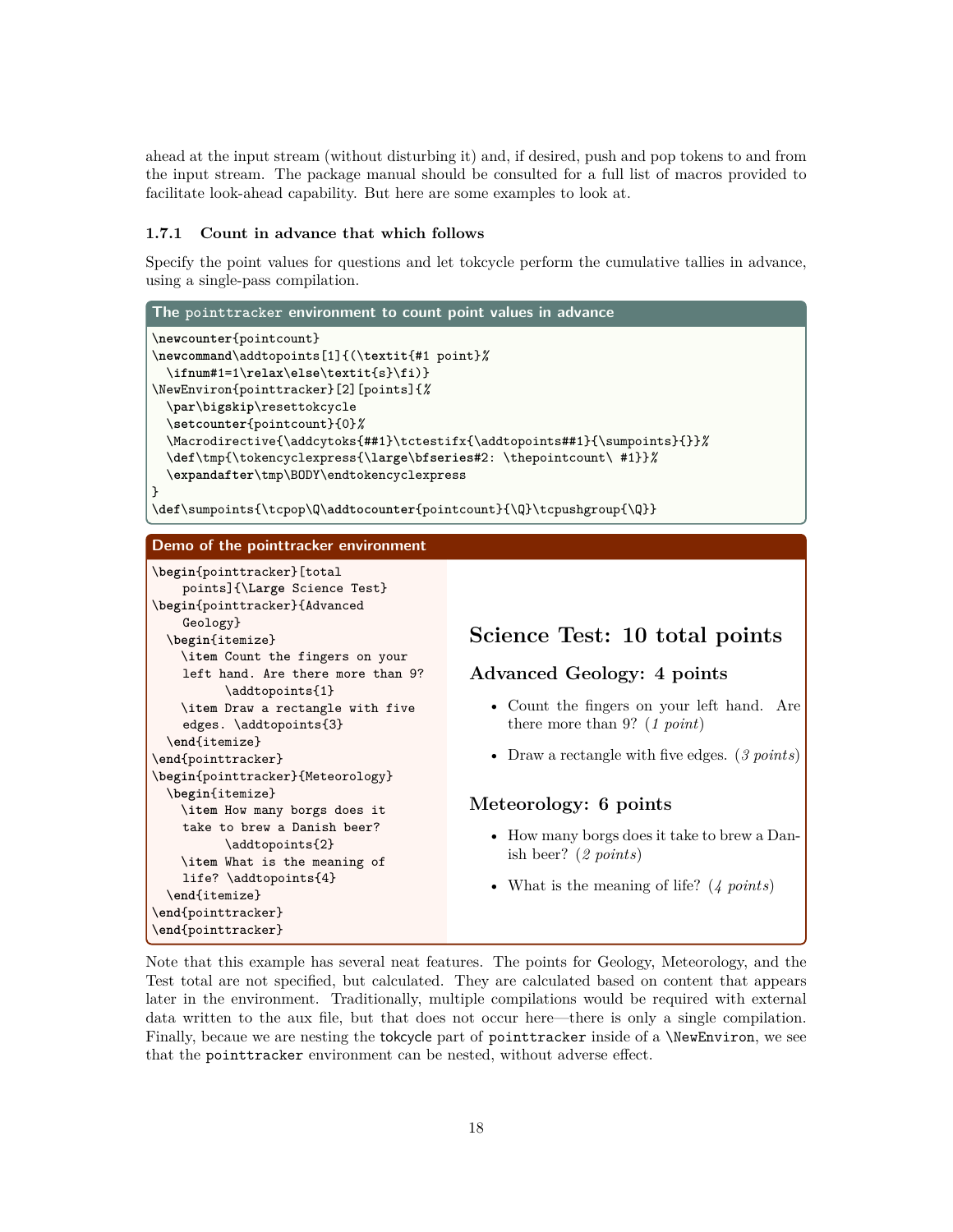#### **1.7.2 Modify the arguments of every instance of a particular macro**

This example, through the use of the **\scalerule** macro, shows how the **\rule** arguments, including the optional argument, can be popped off the input stream, adjusted, and placed back in the stream.

| The \scalerule macro to scale all \rule arguments                                                                                                                                                                                                                                                                                                                                                                                                                                                                                                                                                          |                                                                                                                                                                                                                                                                                                             |
|------------------------------------------------------------------------------------------------------------------------------------------------------------------------------------------------------------------------------------------------------------------------------------------------------------------------------------------------------------------------------------------------------------------------------------------------------------------------------------------------------------------------------------------------------------------------------------------------------------|-------------------------------------------------------------------------------------------------------------------------------------------------------------------------------------------------------------------------------------------------------------------------------------------------------------|
| \newcommand\scalerule[1]{%<br>\tcpeek\zA<br>\ifx[\zA\tcpopuntil]\opt\fi% IF PRESENT, POP OPTIONAL ARG<br>\tcpop\ArgA% POP ARG1<br>\tcpop\ArgB% POP ARG2<br>\tcpushgroup[x]{#1\dimexpr\ArgB}% PUSH BACK IN REVERSE (LIFO) FASHION<br>\tcpushgroup[x]{#1\dimexpr\ArgA}<br>\ifx[\zA\tcpush[x]{\expandafter\scaleopt\opt{#1}}\fi<br>}<br>\def\scaleopt[#1]#2{[#2\dimexpr#1]}                                                                                                                                                                                                                                   |                                                                                                                                                                                                                                                                                                             |
| Scale every \rule argument                                                                                                                                                                                                                                                                                                                                                                                                                                                                                                                                                                                 |                                                                                                                                                                                                                                                                                                             |
| \resettokcycle<br>\settcEscapechar{!}% SO AS NOT TO INTERFERE WITH ' '<br>TOKS IN tabular<br>\Macrodirective{\addcytoks{#1}\ifx\rule#1\scalerule{2}\fi}<br>\tokencyclexpress<br>The rules appearing in the following input stream are<br>literally<br>$!\rule[-2pt]{1.5ex}{1.5ex}! and !\rule{2ex}{3pt}!$<br>My environment can include all kinds of rules<br>\rule[-2pt]{1.5ex}{1.5ex} and other macros, such as<br>\today{} and<br>\begin{tabular}{c c}<br>23 & 454\\\hline<br>x & y<br>$\end{tabular}$<br>but each rule \rule{2ex}{3pt} is grown by a factor of<br>two.<br>$\cdot$ \endtokencyclexpress | The rules appearing in the fol-<br>lowing input stream are liter-<br>ally $\blacksquare$ and $\blacksquare$ :<br>My environment can include<br>all kinds of rules and other<br>macros, such as August 25,<br>2021 and $\frac{23}{x} \frac{454}{y}$ but each<br>rule similar is grown by a factor<br>of two. |

#### **1.7.3 Protect arguments of specified macro from Character directive modification**

Tokcycle provides the escape character | to delimit tokens to be protected from processing by tokcycle directives. But that requires the input stream to be adjusted to include these delimiters. Here's an alternative, not requiring input stream adjustment. The Macro directive protects all \rule arguments against contamination by the Character directive.

When a \rule is encountered, \protectruleargs is called to pop the rule arguments from the input stream and place them directly in the \cytoks token list, out of reach from the Character directive.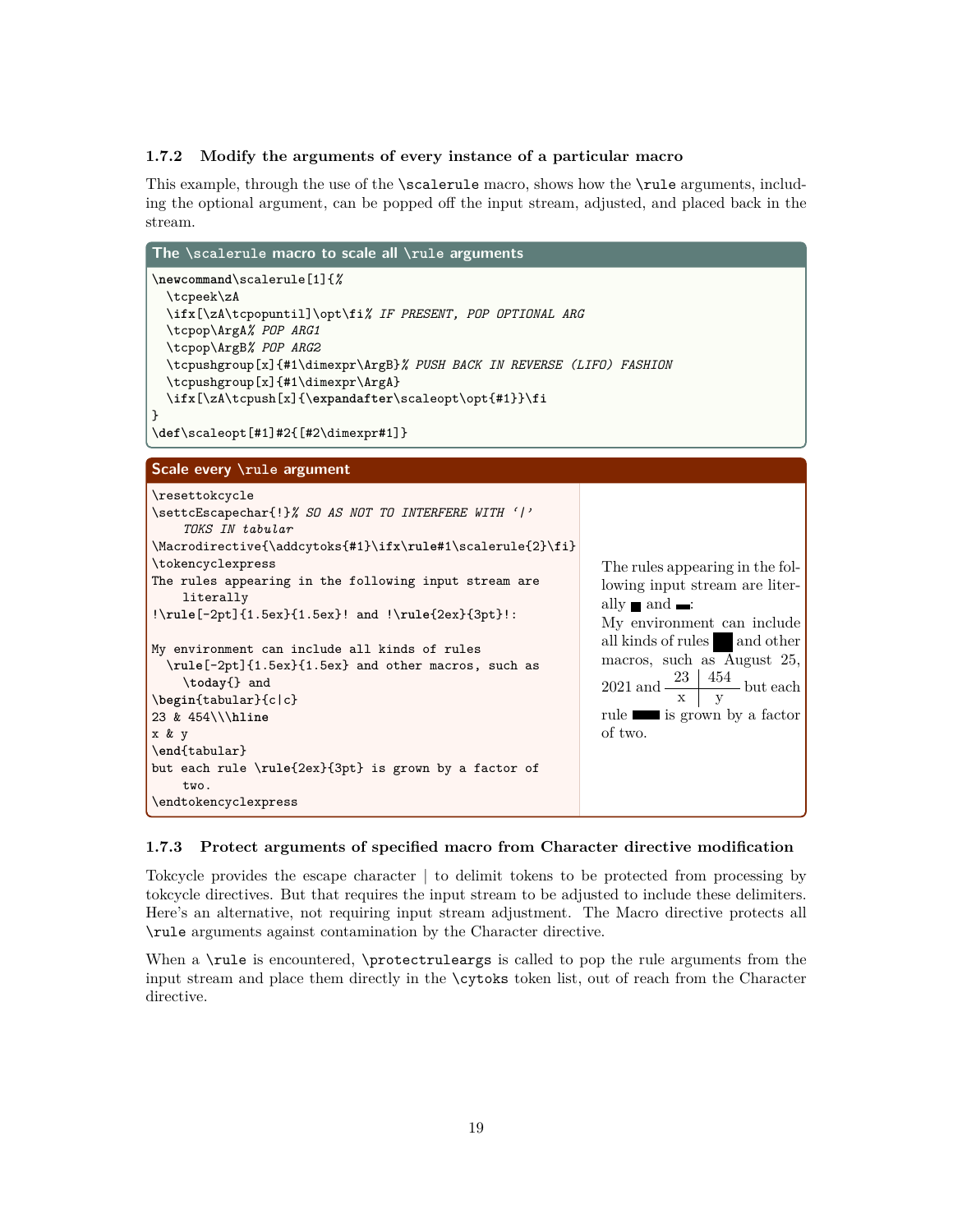```
The \protectruleargs macro to prevent Character directive contamination of arguments
\newcommand\protectruleargs[1]{\ifx\rule#1%
  \tcpeek\zA
  \ifx[\zA\tcpopuntil]\opt
  \addcytoks[1]{\opt}\fi% IF OPTIONAL ARG PRESENT, POP AND SAVE TO \cytoks
  \tcpopliteral\ArgA% MUST POP ARG 1 WITH BRACES
  \addcytoks[1]{\ArgA}%
  \tcpopliteral\ArgB% MUST POP ARG 2 WITH BRACES
  \addcytoks[1]{\ArgB}%
  \fi
}
```
Here, every character is typeset with a slash suffix. If this action were to be imposed to  $\text{rule}$ argument characters, it would destroy their integrity. Fortunately, when the Macro directive detects a \rule, it can take evasive action.

| Protect every \rule argument from Character directive contamination                                                                                                                                                                                                                                                           |                                                                                                                                                                                             |
|-------------------------------------------------------------------------------------------------------------------------------------------------------------------------------------------------------------------------------------------------------------------------------------------------------------------------------|---------------------------------------------------------------------------------------------------------------------------------------------------------------------------------------------|
| \resettokcycle<br>\Characterdirective{\addcytoks{#1\textup{/}\allowbreak}}<br>\Macrodirective{\addcytoks{#1}\protectruleargs{#1}}<br>\tokencyclexpress<br>My \textit{environment} modifies each character<br>token, but rule<br>\rule[-4pt]{1.5ex}{1.5ex} arguments \rule{2ex}{3pt}<br>are protected.<br>\endtokencyclexpress | $M/y/$ e/n/v/i/r/o/n/m/e/<br>$n/t$ m/o/d/i/f/i/e/s/ e/a/<br>c/h/ c/h/a/r/a/c/t/e/r/ t/o/<br>$k/e/n/$ , $b/u/t/$ r/u/l/e/<br>$a/r/g/u/m/e/n/t/s/$ a/r/<br>$e/\frac{p}{r}\/o/t/e/c/t/e/d/$ ./ |

#### **1.7.4 Find a string of character tokens**

Earlier in this manuscript, in section 1.4.5, a token cycle was developed to search a token stream for a string match. Here, we do something similar, except we use the new "look ahead" features of tokcycle to achieve it. In this case, however, the search string cannot cross space or group boundaries. The \matchnextchar macro demonstrates a use of \tcpopappto, which is one of the newly introduced tokcycle commands; instead of popping an argument from the input stream *into* a macro, it pops it and *appends* it to a macro.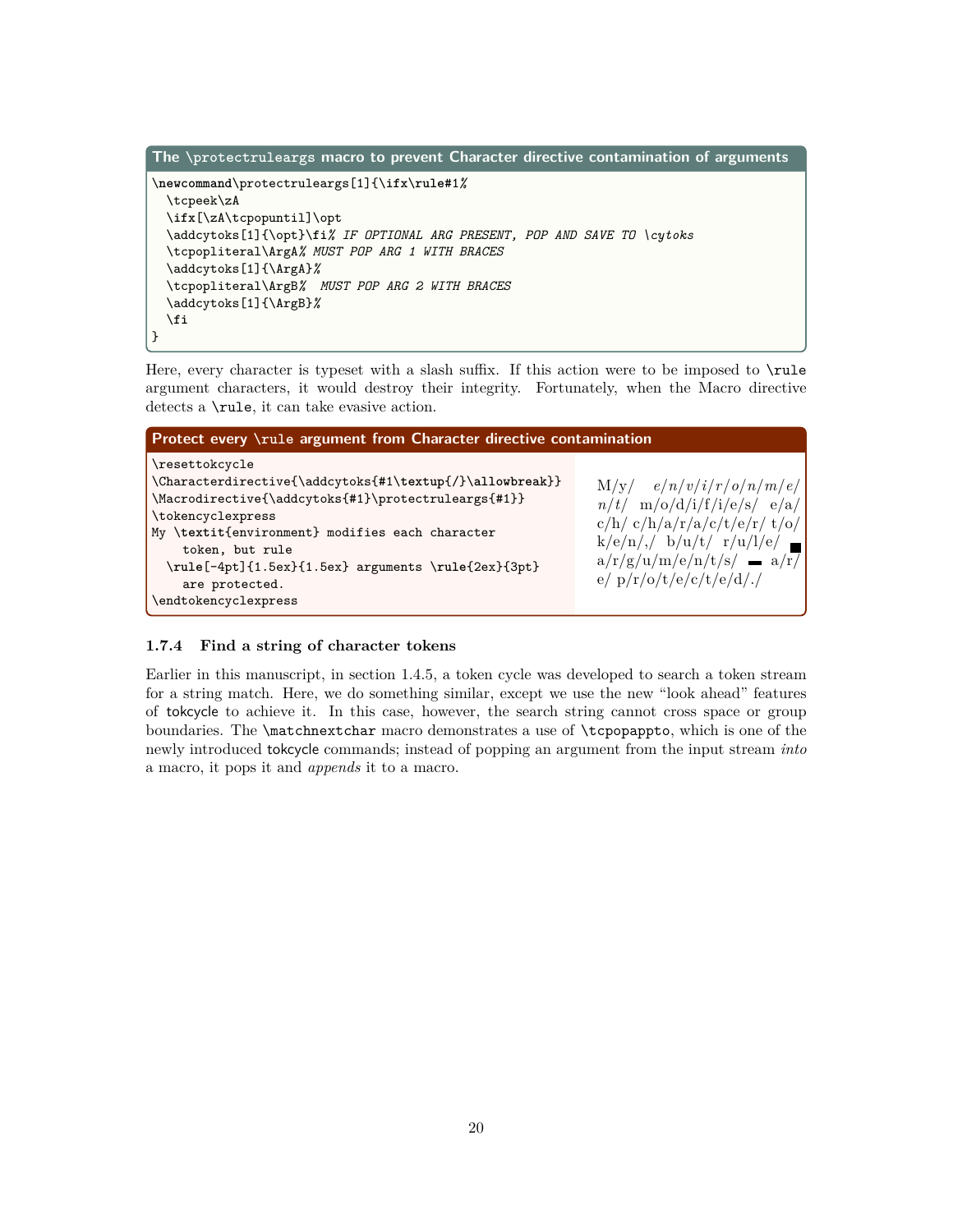

```
MIDredDLE of words and groups?
```
#### **1.7.5 Eliminate** *prior* **spaces and pars before a particular macro**

Can I \**textit**{find red in the text}, even in the

MIDredDLE of words and groups?

\endtokencyclexpress

The goal here is to eliminate spaces and paragraphs that occur *prior* to the occurrence of the macro \foo, which sets a \bullet. Looking backwards is not part of the TEX approach. Nonetheless, the problem can, with a token cycle, be turned on its head, such that all occurrences of spaces and \par can be made to look for a future instance of \foo.

Here, if a space or \par is detected, \foocheck is called. It peeks at the token that follows the space or \par. If the peeked argument is a \par or \foo itself, it discards the current space or \par.

```
The \dofoo environment to remove prior spaces and paragraphs before \foo
\newcommand\foo{$\bullet$}
\newcommand\foocheck[1]{\tcpeek\z\ifx\foo\z\else
 \ifx\par\z\else\addcytoks{#1}\fi\fi}
\tokcycleenvironment\dofoo
 {\addcytoks{##1}}
 {\processtoks{##1}}
 {\ifx\par##1\foocheck{##1}\else\addcytoks{##1}\fi}
 {\foocheck{##1}}
```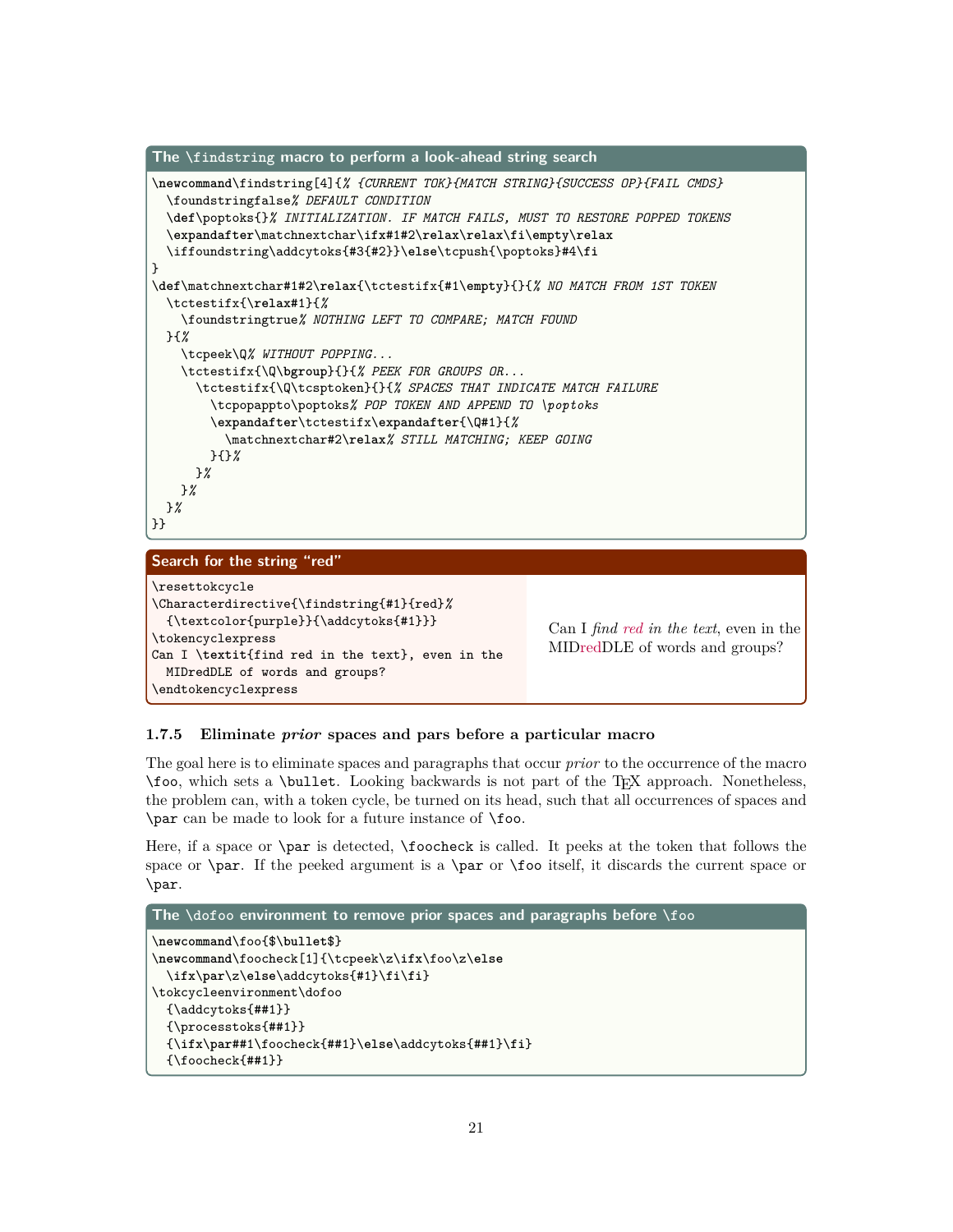```
Remove spaces and paragraphs before \foo
\dofoo
Lorem ipsum dolor sit amet. (No foo)
Lorem ipsum dolor sit amet. \foo
Lorem ipsum dolor sit amet.\foo
Lorem ipsum dolor sit amet.
\foo
Lorem ipsum dolor sit amet.
\foo
\enddofoo
                                                 Lorem ipsum dolor sit amet. (No foo)
                                                 Lorem ipsum dolor sit amet.•
                                                 Lorem ipsum dolor sit amet.•
                                                 Lorem ipsum dolor sit amet.•
                                                 Lorem ipsum dolor sit amet.•
```
#### **1.7.6 Replace := with \coloneqq (mathtools package required)**

In most cases, creating a macro to signify a composite symbol makes the most sense. However, sometimes you don't realize that until you've typed in a lot of code that fails to use such a macro. In such a situation, tokcycle can help.

In the mathtools package, there is a symbol, \coloneqq, a colon followed by an equal sign, in which the colon has been vertically adjusted to be symmetric with respect to the = sign. The adjustment is slight, but noticeable. A token cycle can be set up to look for instances of the : character, peek ahead to see if it is followed by an = character and, if so, replace the pair with \coloneqq. However, the process is further complicated, if one is a user of \usepackage[french]{babel}, where the : character is is made an active character.

Therefore, in this case, not only does : need to be located by the Character directive (in the normal case), but it also need be searched for by the Macro directive, in the event that \usepackage[french]{babel} is being employed. In the example below, there are two such colons that satisfy the criterion for replacement.

```
The \coleqchek macro and the \subcoloneqq environment
\newcommand\coleqchek[1]{\tcpeek\z
 \ifx=\z\tcpop\z\addcytoks{\coloneqq}\else\addcytoks{#1}\fi}
\tokcycleenvironment\subcoloneqq
{\tctestifx{:##1}{\coleqchek{##1}}{\addcytoks{##1}}}% <- IF : A CHARACTER
{\processtoks{##1}}
{\tctestifcon{\if\detokenize{:}\detokenize{##1}}% <- IF : AN ACTIVE MACRO
 {\coleqchek{##1}}{\addcytoks{##1}}}
{\addcytoks{##1}}
replace := with \coloneqq
\subcoloneqq
\LARGE Compare: $::=$
a := b vs
 $a \ordinarycolon= b$ vs
 $a:b$.
\endsubcoloneqq
                                         Compare: :=
                                         a \coloneqq b vs a := b vs a : b.
```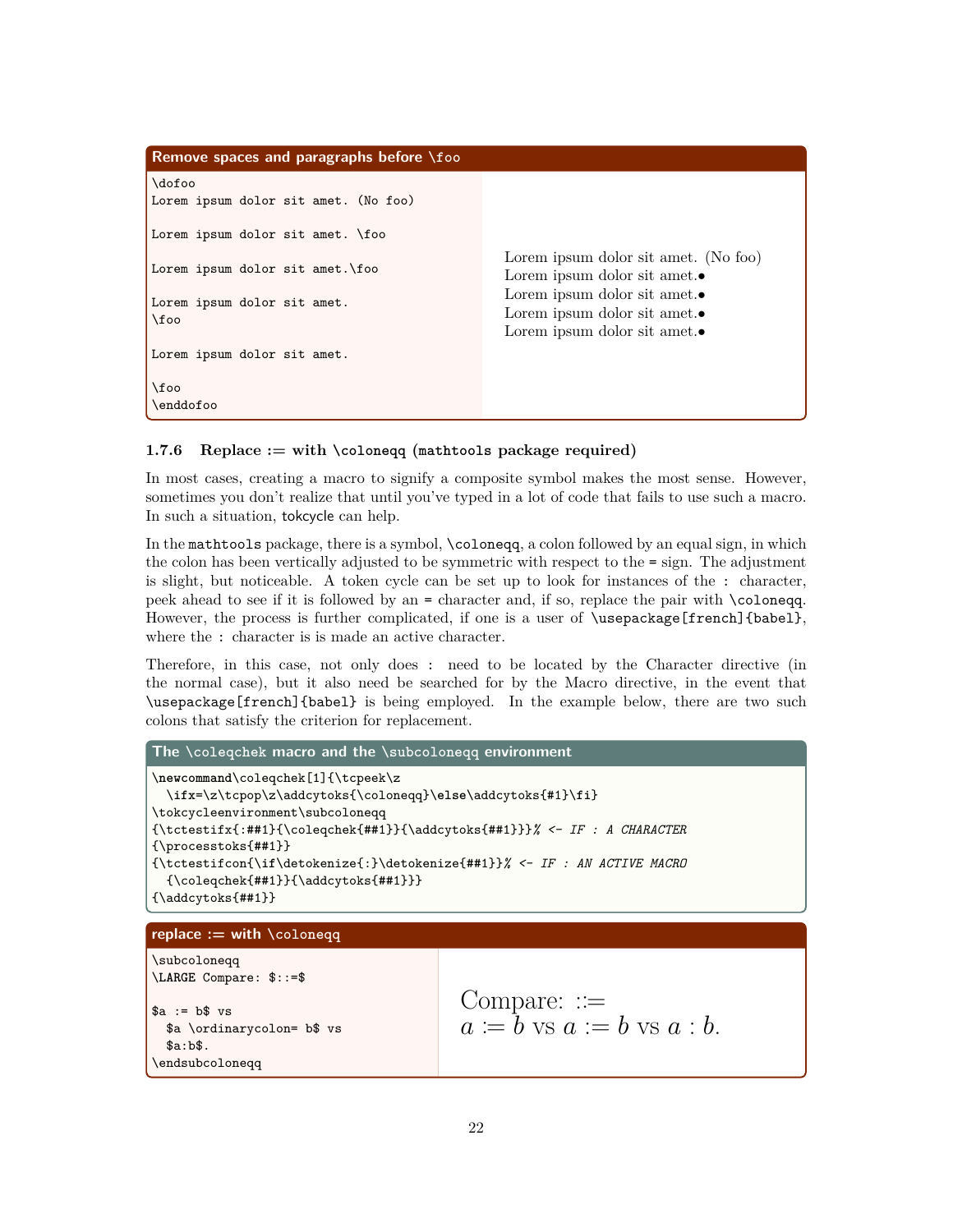# **2 Advanced topics: implicit tokens and catcode changes**

# **2.1 Trap active characters (catcode 13)**

Active characters in the tokcycle input stream are processed in their original form. Their active substitutions arising from \defs only occur *afterwards*, when the tokcycle output is typeset. They may be identified with the \ifactivetok test. If \let to a character, they may be identified in the Character directive; If \let to a control sequence or defined via \def, they may be identified in the Macro directive. For information on how to process active spaces, please refer to section 2.5.



If the input stream is pre-*expanded*, any active substitutions that are expandable (i.e., those involving \def as well as those \let to something expandable) are made before reaching tokcycle processing. They are, thus, no longer detected as active, unless \noexpand is applied before the pre-expansion. In this example, the '!' that is *not* subject to a \noexpand is converted to a '?' prior to reaching tokcycle processing (and thus, not detected as \active). However, the 'T' is not pre-converted to a '+', because it is implicit, and not a definition:

| Expanded input stream acts upon active \defed characters unless \noexpand is applied |                                                       |  |
|--------------------------------------------------------------------------------------|-------------------------------------------------------|--|
| \expandedtokcyclexpress{This is a<br>test!\noexpand!}                                | $+$ -chr his is a test? ?-mac                         |  |
| \the\cytoks\par<br>\detokenize\expandafter{\the\cytoks}                              | $\overline{\text{T-chr}}$ his is a test?\fbox {!-mac} |  |
|                                                                                      |                                                       |  |

However, pre-tokenization does not suffer this behavior. The first '!' is tokenized as active during its absorption into \tmp, as shown in the next example: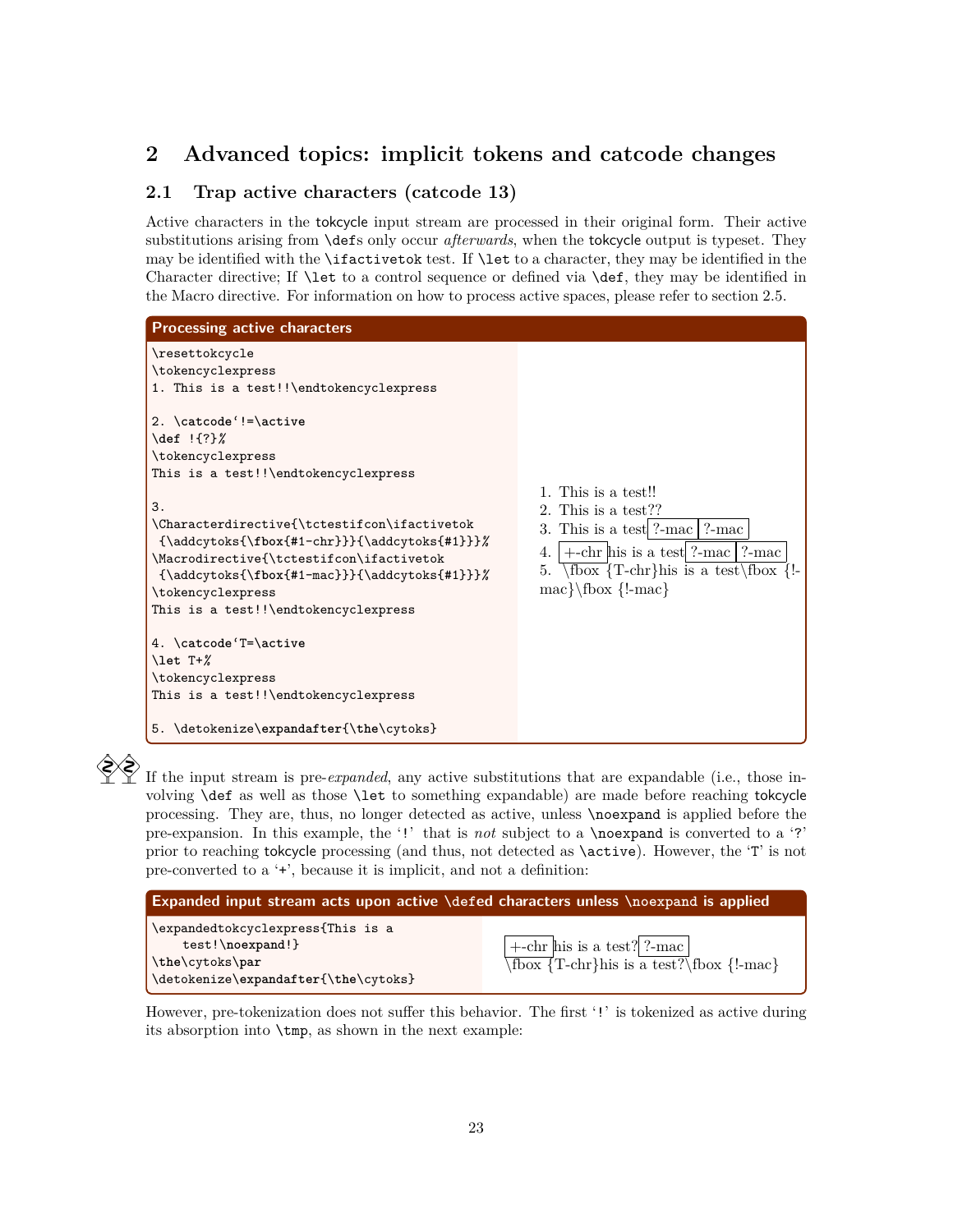| Pre-tokenized input stream does not affect active characters                                                                           |                                                                                                                                                    |
|----------------------------------------------------------------------------------------------------------------------------------------|----------------------------------------------------------------------------------------------------------------------------------------------------|
| \def\tmp{This is a test!!}<br>\expandafter\tokcyclexpress\expandafter{\tmp}<br>\the\cytoks\par<br>\detokenize\expandafter{\the\cytoks} | $\vert +\text{-chr}$ his is a test ?-mac   ?-mac  <br>$\overline{\text{Toox}}$ {T-chr}his is a test \fbox {!-<br>$\text{max}\cdot\{\text{l-mac}\}$ |

 $\bigotimes_{i=1}^{\infty}$  One aspect of TEX to remember is that catcodes are assigned at tokenization; however, for active characters, the substitution assignment is evaluated only upon execution. So, if a cat-13 token is placed into a \def, it will remain active even if the catcode of that character code is later changed. But if the cat-13 active definition is changed prior to the execution of the \def'ed token, the revised token assignment will apply.

The following example demonstrates this concept, while showing, without changing the input in any way, that tokcycle can properly digest active and implicit grouping (cat-1,2) characters:

| Active and implicit grouping tokens digestible by tokcycle                                                                                                                                                                                                                                                                   |                                                                  |
|------------------------------------------------------------------------------------------------------------------------------------------------------------------------------------------------------------------------------------------------------------------------------------------------------------------------------|------------------------------------------------------------------|
| \catcode'Y=13<br>\catcode'Z=13<br>\let Y{<br>$\let Z$<br>\let\Y{<br>$\let\Z$<br>\def\tmp{\textit YabcZ de\Y\itshape f\Zg}%<br>\def Y{\bgroup[NEW]}% APPLIES AT EXECUTION<br>\catcode'Y=11% DOES NOT AFFECT Y IN \tmp<br>\expandafter\tokcyclexpress\expandafter{\tmp}<br>\the\cytoks<br>\detokenize\expandafter{\the\cytoks} | $NEW/abc$ defg<br>$\text{textit YabcZ de}Y \t ;\text{shape f}Zg$ |

# **2.2 Trap catcode 6 (explicit & implicit) tokens**

Typically, cat-6 tokens (like #) are used to designate the following digit (1-9) as a parameter. Since they are unlikely to be used in that capacity inside a tokcycle input stream, the package behavior is to convert them into something cat-12 and set the if-condition \catSIXtrue. In this manner, \ifcatSIX can be used inside the Character directive to convert cat-6 tokens into something of the user's choosing.

As to this cat-12 conversion, explicit cat-6 characters are converted into the same character with cat-12. On the other hand, implicit cat-6 control sequences (e.g., \let\myhash#) are converted into a fixed-name macro,  $\imath \in \mathbb{Z}$ , whose cat-12 substitution text is a  $\strut \iint_{\mathbb{Z}}$  of the original implicit-macro name.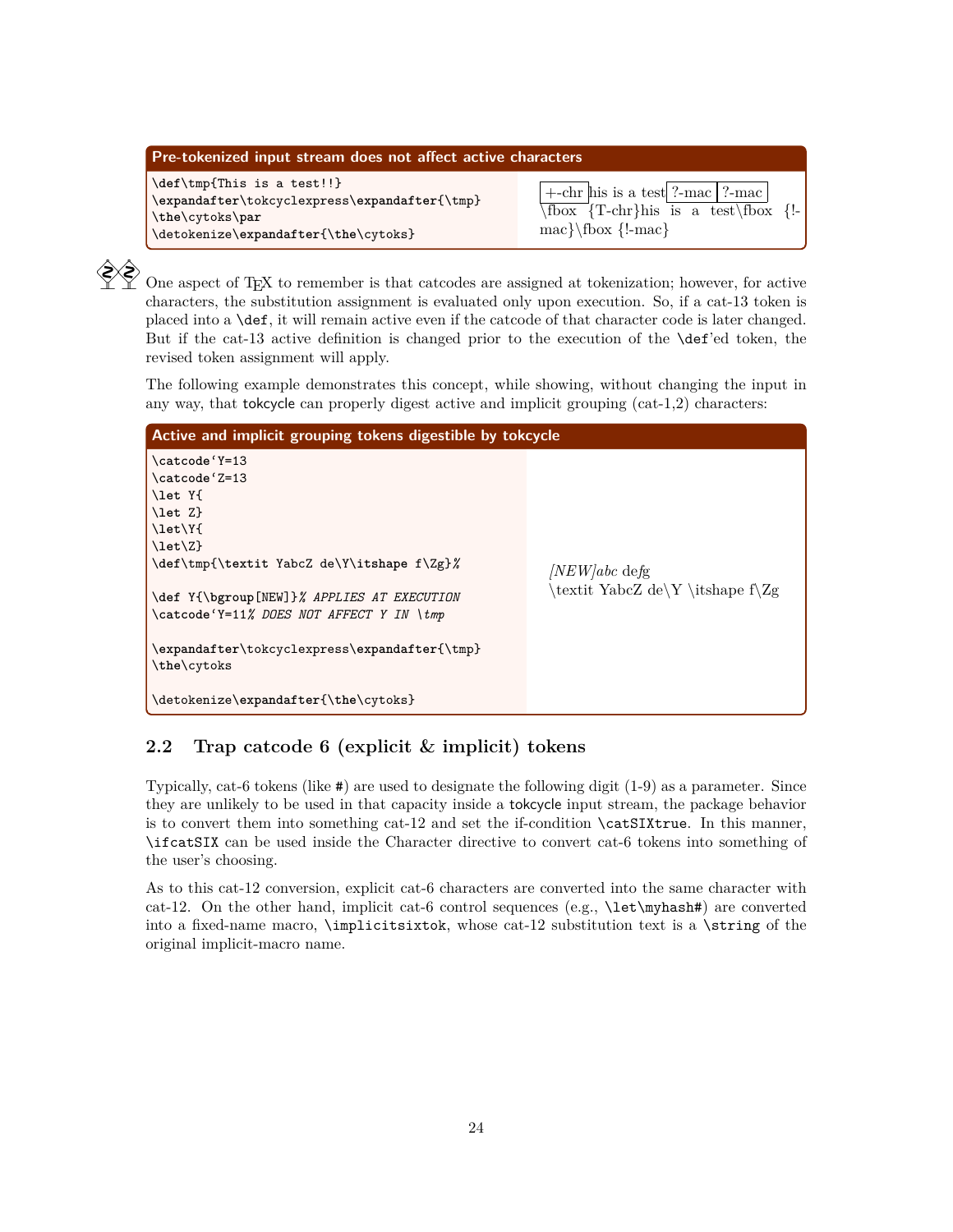| <b>Treatment of cat-6 tokens</b>                                                                                                                                                                                                                   |                                                                                                                                                    |
|----------------------------------------------------------------------------------------------------------------------------------------------------------------------------------------------------------------------------------------------------|----------------------------------------------------------------------------------------------------------------------------------------------------|
| \resettokcycle<br>\Characterdirective{\ifcatSIX<br>\addcytoks{\fbox{#1}}<br>\else\addcytoks{#1}\fi}<br>\let\myhash#<br>\tokcyclexpress{This# isQ<br>\textit{a Q# test\myhash}!}<br>\the\cytoks\bigskip\par<br>\detokenize\expandafter{\the\cytoks} | This $\# \mid$ is Q a $Q \# \mid test \mid myhash \mid !$<br>This $\{\# \}$ is Q $\text{t} \{a \ Q \}$ $\{\# \}$<br>test\fbox {\implicitsixtok }}! |
| Multiple explicit cat-6 tokens are not a problem                                                                                                                                                                                                   |                                                                                                                                                    |
| \catcode 'Q=6<br>\tokcyclexpress{This# isQ<br>\textit{a Q# test\myhash}!}<br>\the\cytoks                                                                                                                                                           | This $#$<br>#<br>test \myhash\!<br>is Q<br>$\boldsymbol{a}$                                                                                        |

 $\bigotimes_{i=1}^{\infty}$  For what is, perhaps, a rare situation, one can even process input streams that contain cat-6 macro parameters. A package macro, \whennotprocessingparameter#1{<*directive when not a parameter*>}, can be used inside of the Character directive to intercept parameters. In this example, a macro is defined and then executed, subject to token replacements brought about by the expandable Character directive.

| Preserving parameters (e.g. $#1, *2$ ) in the tokcycle input stream                                                                                                                         |                                                             |
|---------------------------------------------------------------------------------------------------------------------------------------------------------------------------------------------|-------------------------------------------------------------|
| \Characterdirective{%<br>$\verb \whennotprocessingparameter#1{{\%}}$<br>\addcytoks[x]{\vowelcap{#1}}}}<br>\tokcyclexpress{%<br>\def\zQ#1#2{[one:#1](two:#2)}<br>This is a $\zeta$ big test. | ThIs Is A $[OnE:b](twO:I)g$ tEst.<br>This Is A $[t](E)$ st. |
| \renewcommand\zQ[2]{\ifx t#1[#1]\fi(#2)}<br>This is a $\zeta$ test.}<br>\the\cytoks                                                                                                         |                                                             |

\cytoks *alt*detokenization:

 $\def\Z\left\{[0nE:H]\left(tw0:H2\right) \quad \textrm{if $H$ is a $\lambda$ $Z$ bits. }\parbox{1.442{1311}$ ThIs Is A \zQ tEst.

### **2.3 Trap implicit tokens in general**

Implicit control sequences (assigned via \let to characters) were already mentioned in the context of cat-6. However, implicit control sequences can be of any valid catcode (except for cat-0, which we instead call macros or primitives). The condition \ifimplicittok is used to flag such tokens for special processing, as well as active tokens that are \let to anything unexpandable.

In the next example, implicit, cat-6 and implicit-cat-6 tokens may all be differentiated, shown here with a multiplicity of **\fboxes**.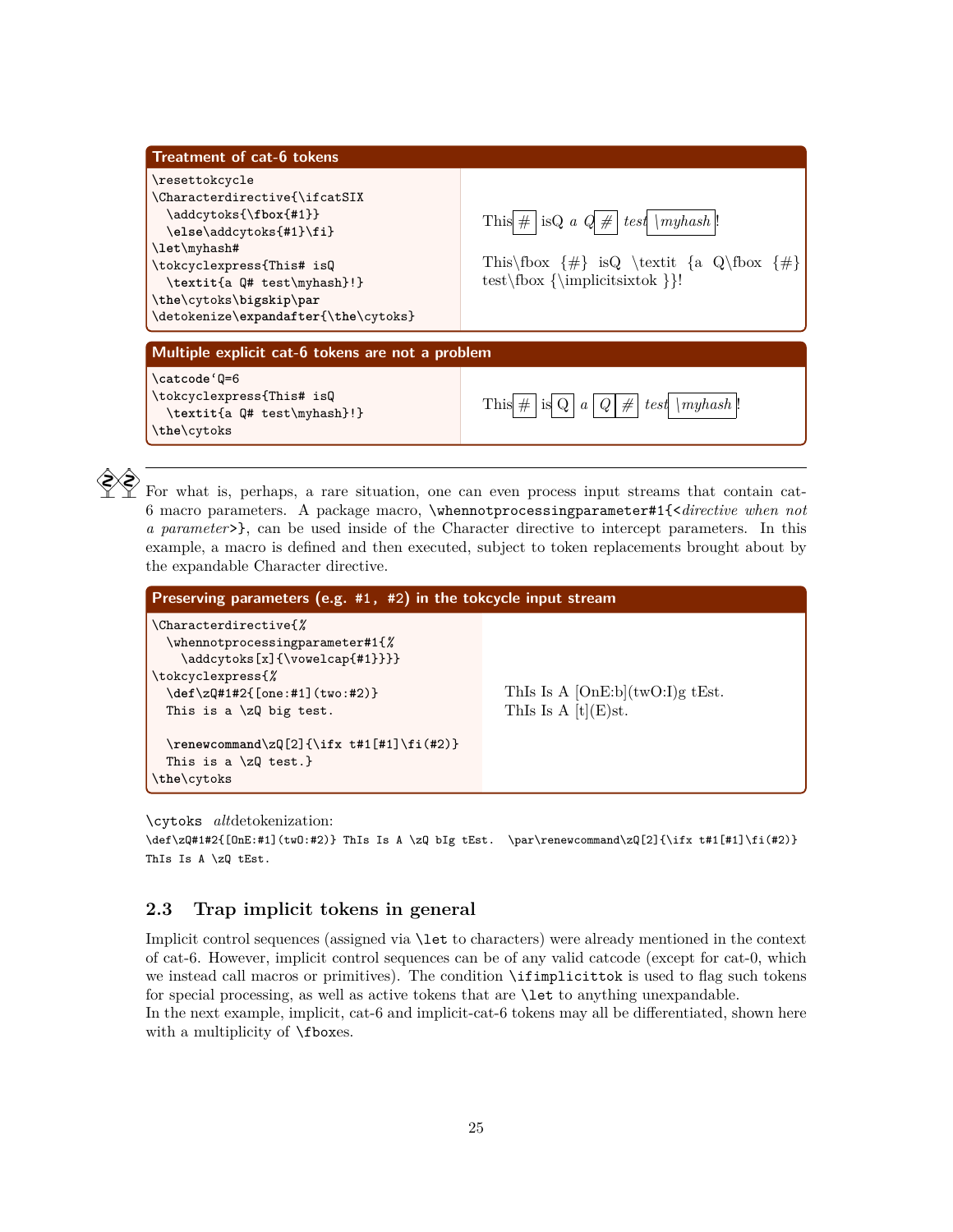

In the following example, we use both control sequences and active characters in **\def** and **\let** capacities, to demonstrate how tokcycle digests things. Implicit tokens (tokens \let to characters) are shown in a box, with both the token name and the implicit value (note that tokens \let to macros and primitives are not considered implicit). Active tokens processed through the character directive are followed with a †, whereas those processed through the macro directive are followed with a ‡.



 If the input stream is subject to pre-expansion, one will require \noexpand for macros where no pre-expansion is desired.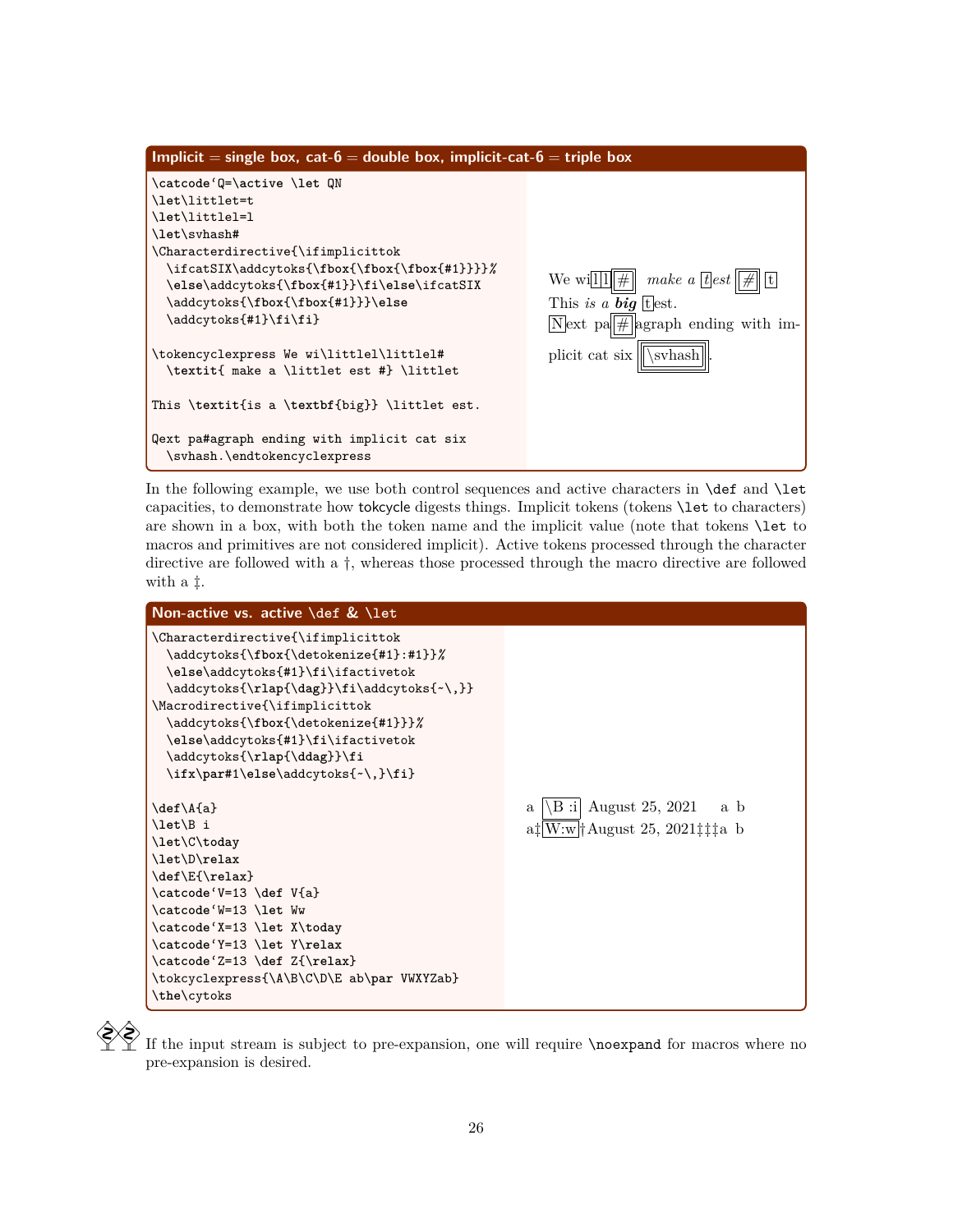$\left\{\bigvee_{i=1}^{\infty} f_i\right\}$  If the input stream is provided pre-tokenized via **\def**, T<sub>E</sub>X convention requires cat-6 tokens to appear in the input stream as duplicate, e.g. ##.

# **2.4 Changing grouping tokens (catcodes 1,2)**

Changing grouping tokens (catcodes 1,2) may require something more, if the output stream is to be detokenized. In the following examples, pay attention to the detokenized grouping around the argument to \fbox.

As we will see, the issues raised here only affect the situation when detokenization of the output stream is required.



One can make brackets cat-1,2, redefining bgroup/egroup to [ ]. However, while one can now use brackets in input stream, braces will still appear in the detokenized tokcycle output stream:

| tokcycle will not automatically change its grouping tokens                                                                                                                                                                               |                                                                                                            |  |
|------------------------------------------------------------------------------------------------------------------------------------------------------------------------------------------------------------------------------------------|------------------------------------------------------------------------------------------------------------|--|
| $\text{catcode'}$ [=1<br>\catcode'\]=2<br>\let\bgroup[<br>\let\egroup]<br>\tokencycle<br>${\addcytoks({#1})}$<br>$\{ \propto \{ \#1 \} \}$<br>${\addcytoks{#1}}$<br>${\adcytoks}$ }<br>This \fbox [is a] test.<br>\endtokencycle\medskip | $(T)(h)(i)(s)$ $(i)(s)$ $(a)$ $(t)(e)(s)(t)$ .<br>$(T)(h)(i)(s) \text{fbox } {(i)(s) (a)} (t)(e)(s)(t)(.)$ |  |
| \detokenize\expandafter{\the\cytoks}                                                                                                                                                                                                     |                                                                                                            |  |

If it is necessary to reflect revised grouping tokens in the output stream, the \settcgrouping macro is to be used.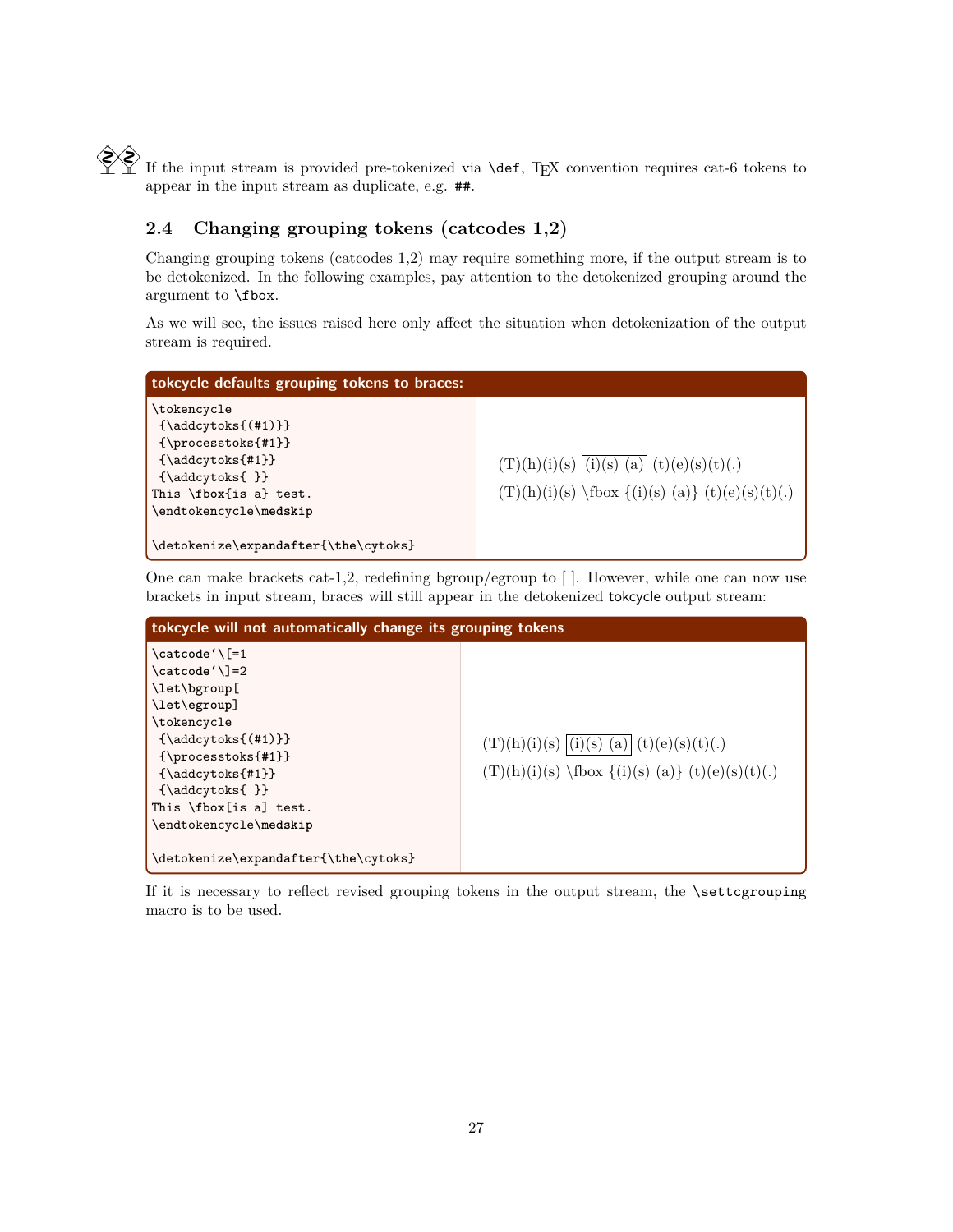| Redefine tokcycle grouping tokens as angle brackets using \settcGrouping                                                                                                                                                                                                                                          |                                                                                                             |  |
|-------------------------------------------------------------------------------------------------------------------------------------------------------------------------------------------------------------------------------------------------------------------------------------------------------------------|-------------------------------------------------------------------------------------------------------------|--|
| \catcode'\<=1<br>\catcode'\>=2<br>\catcode'\{=12<br>\catcode'\}=12<br>\let\bgroup<<br>\let\egroup><br>\settcGrouping<<#1>><br>\tokencycle<br>$\langle \addcytoks\langle #1\rangle \rangle$<br><\processtoks<#1>><br><\addcytoks<#1>><br><\addcytoks<>><br>This $\text{box}$ is a> test.<br>\endtokencycle\medskip | $(T)(h)(i)(s)$ $ (i)(s)$ $(a)  (t)(e)(s)(t)(.)$<br>$(T)(h)(i)(s) \text{box} < (i)(s) (a) > (t)(e)(s)(t)(.)$ |  |
| \detokenize\expandafter<\the\cytoks>                                                                                                                                                                                                                                                                              |                                                                                                             |  |

Angle brackets are now seen in the above detokenization. Until subsequently changed, cat-1,2 angle brackets now appear in detokenized tokcycle groups, even if other cat-1,2 tokens were used in the input stream. Bottom line:

- adding, deleting, or changing catcode 1,2 explicit grouping tokens, e.g.,  $\{\}$ , (in conjunction with their associated implicit \bgroup\egroup) tokens will not affect tokcycle's ability to digest proper grouping of the input stream, regardless of which tokens are catcode 1,2 at the moment.
- The grouping tokens used in tokeycle's output default to  $\{\}$  braces (with cat-1,2), but can be changed deliberately using \settcGrouping.
- The package, currently, has no way to reproduce in the output stream the actual grouping tokens that occur in the input stream, but one should ask, for the particular application, if it really matters, as long as the the proper catcodes-1,2 are preserved?

# **2.5 Catcode 10 space tokens**

Here we demonstrate that tokcycle can handle arbitrary redesignation of tokens to cat-10, as well as implicit space tokens (both implicit macro spaces and active-implicit character spaces).

 $\Diamond$  While it should seem natural, we note that implicit space tokens are directed to the Space directive rather than the Character directive. However, \ifimplicittok may still be used to differentiate an explicit space from an implicit one.



If the implicit space is *also* an active character, **\ifactivetok** is also set, for the user's benefit. Likewise, \ifactivechar is also checked, to see if the charcode of the active space is still, indeed, active. While #1 may be used to represent the space in the space directive, a special technique may be required to recover the detokenized name of the active space character. In particular, if the active token is an implicit space, but the charcode of that token is no longer active, #1 will, for this case, contain a generic implicit space token, \tcsptoken. However, for all active space tokens, the name of the associated active character in the input stream will be defined as a cat-12 token in \theactivespace.

Note in the following examples that cat-10 tokens do *not* get under-dots. The next three examples all use the same input, but with different catcode settings for the space and the underscore.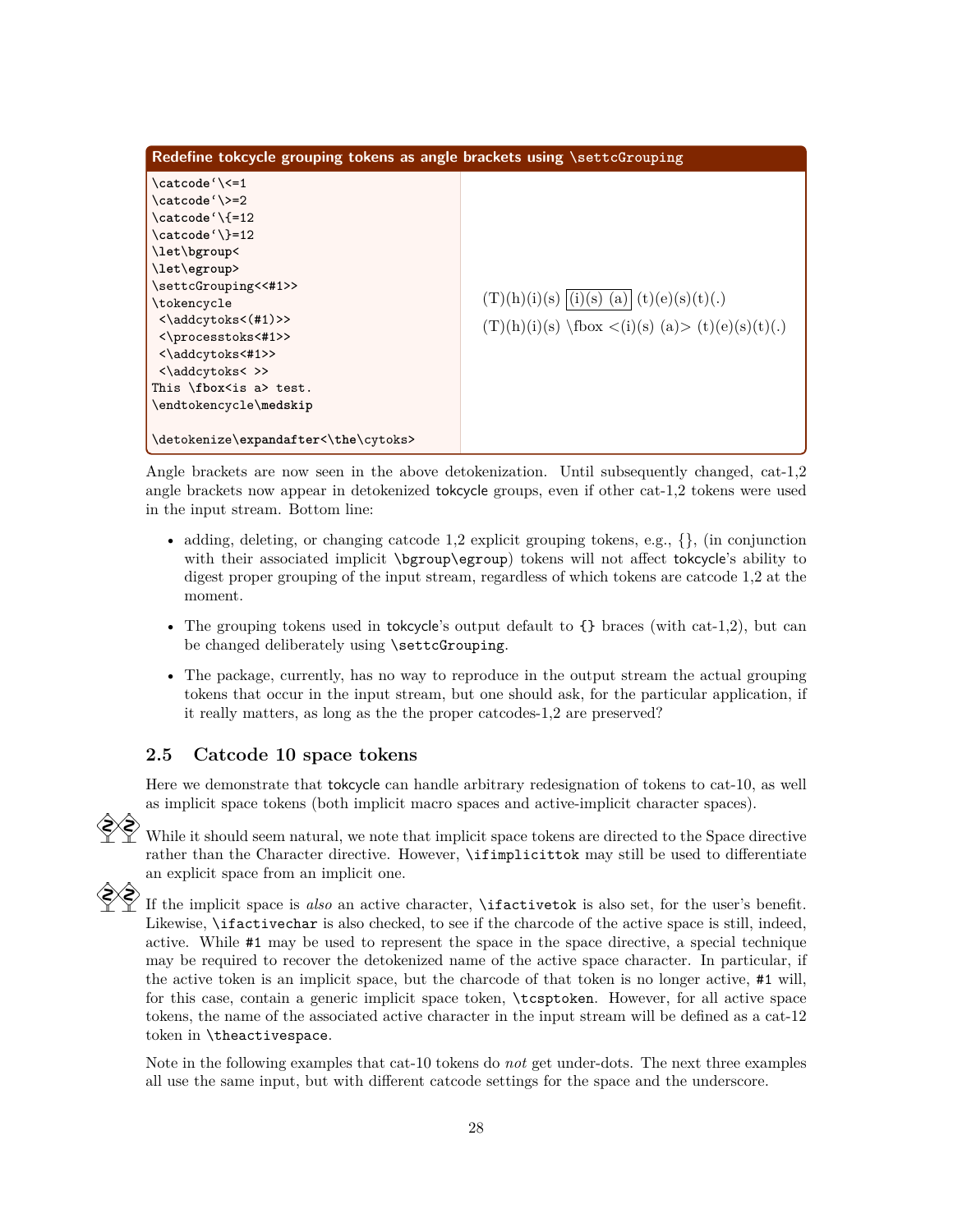

The next two examples introduce implicit and active-implicit spaces. In the first example, functionally identical to the prior example, we see that tokcycle can digest and direct such tokens to the Space directive, here in the form of  $\zeta$ .



In the second example, an active implicit space token is created, Q, and stored in a definition, \tmp. A \string is applied by the token cycle at one point to the space tokens and we see that the proper implicit tokens are decoded, whether they are active or macro.

The one case deserving special note is the final case of the example, in which the catcode of Q, the active character, is restored to a value of 12, before the previously tokenized, active-implicit Q is passed to the token cycle. In such a case, where future incantations of Q are no longer active, then